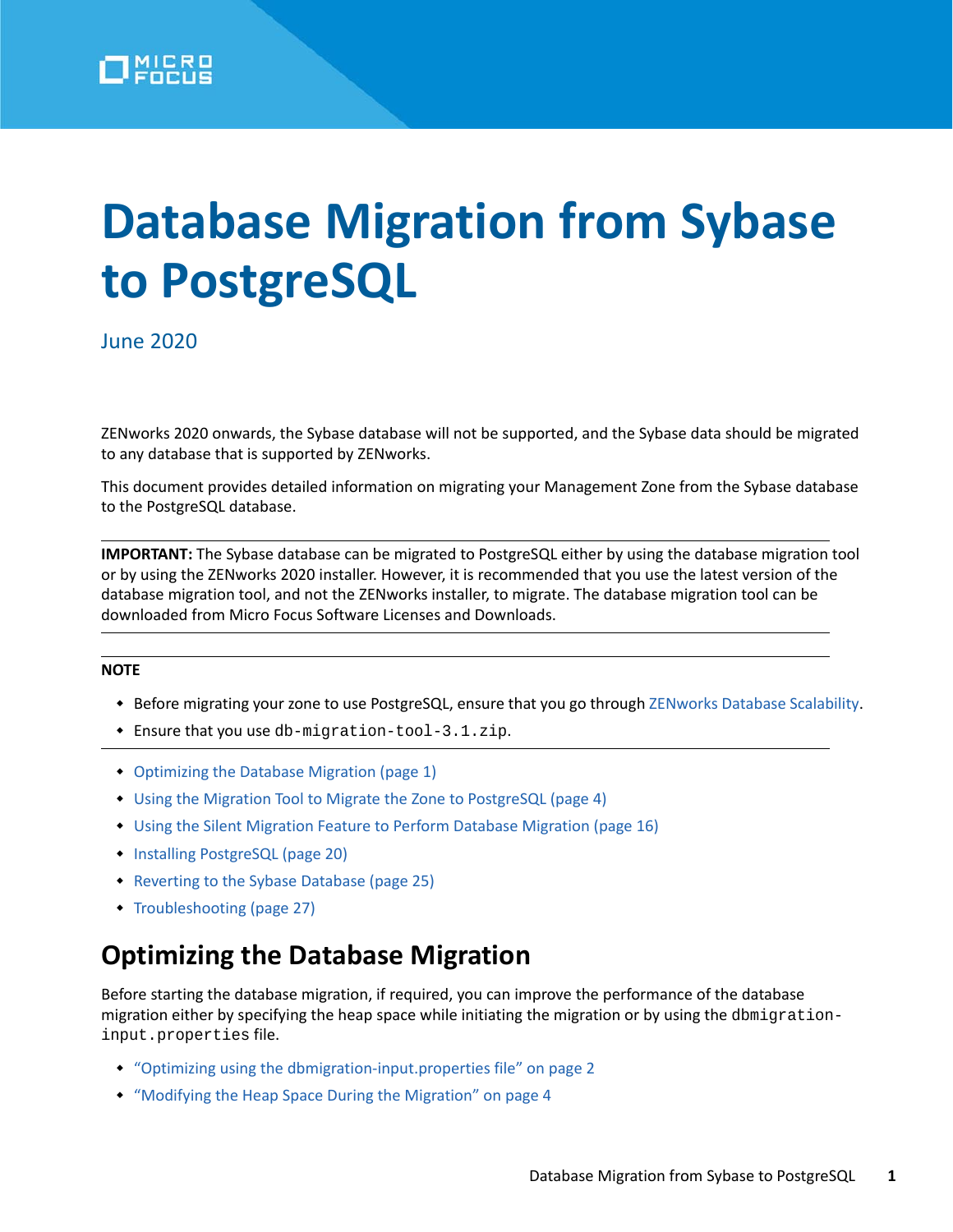# <span id="page-1-0"></span>**Optimizing using the dbmigration-input.properties file**

Depending on the size of the source database, you can customize the database migration to improve the time taken to migrate. The migration can be customized by creating and copying the dbmigrationinput.properties file in the following location. However, it is recommended that you contact Micro Focus customer support before customizing the migration.

- **On Windows:** %ZENWORKS\_HOME%\bin
- **On Linux/Appliance:** /opt/novell/zenworks/bin

Add the following fields to customize the database migration:

 **threadcount:** This parameter represents the number of threads that should be created while migrating data from source to destination database. Each thread is responsible for copying the data from one source table to destination table. By increasing the number of threads, more number of tables will be copied at a time (parallelly). Hence reduces the total time taken for the database migration.

By increasing the **threadcount**, memory consumed by the database migration tool also increases, as more number of threads are copying the data simultaneously. If the total memory consumed by database migration tool is greater than the **heapspace** then it will result in database migration failure due to OutOfMemoryError. To avoid OutOfMemoryError, whenever you increase the **threadcount**, ensure that you either decrease the maximum memory (memorythreshold) consumed by each thread or increase the total memory consumed by the tool (**heapspace**).

By default, the database migration tool uses a **threadcount** of 10. In this scenario, 10 threads are created and at a time a maximum of 10 tables data will be migrated.

Based on requirements and available memory, you can modify the number of threads that should be used while migrating the data.

threadCount = <count in number>

 **batchsize:** This parameter represents number of rows that should be copied at a time by each thread while migrating the data from the source table to the destination table. By increasing the **batchsize**, more number of rows will be copied by each thread in each iteration from the source table to the destination table. Hence, database migration will take less time to migrate the data.

Since the memory consumed by each thread is increasing, this might result in database migration failure due to OutOfMemoryError. To avoid the OutOfMemoryError, you can either increase the maximum memory consumed by each thread (**memorythreshold**) or increase the total memory consumed by the tool (**heapspace**).

Note: If **threshold** is increased then correspondingly **heapspace** needs to be increased to avoid OutOfMemoryError.

By default, the database migration tool uses a **batchsize** of 10000. If required, based on your memory availability, you can increase the **batchsize**.

batchsize = <batchsize in number>

 **memorythreshold:** This parameter represents the maximum memory that a thread should use while copying the data from source to destination database. The **memorythreshold** and size of the row determines the number of rows that should be copied from source to the destination table.

By default, the database migration tool uses **memorythreshold** of 300 MB. If required, based on your memory availability, you can increase the **memorythreshold**.

memorythreshold = <memory in KBs>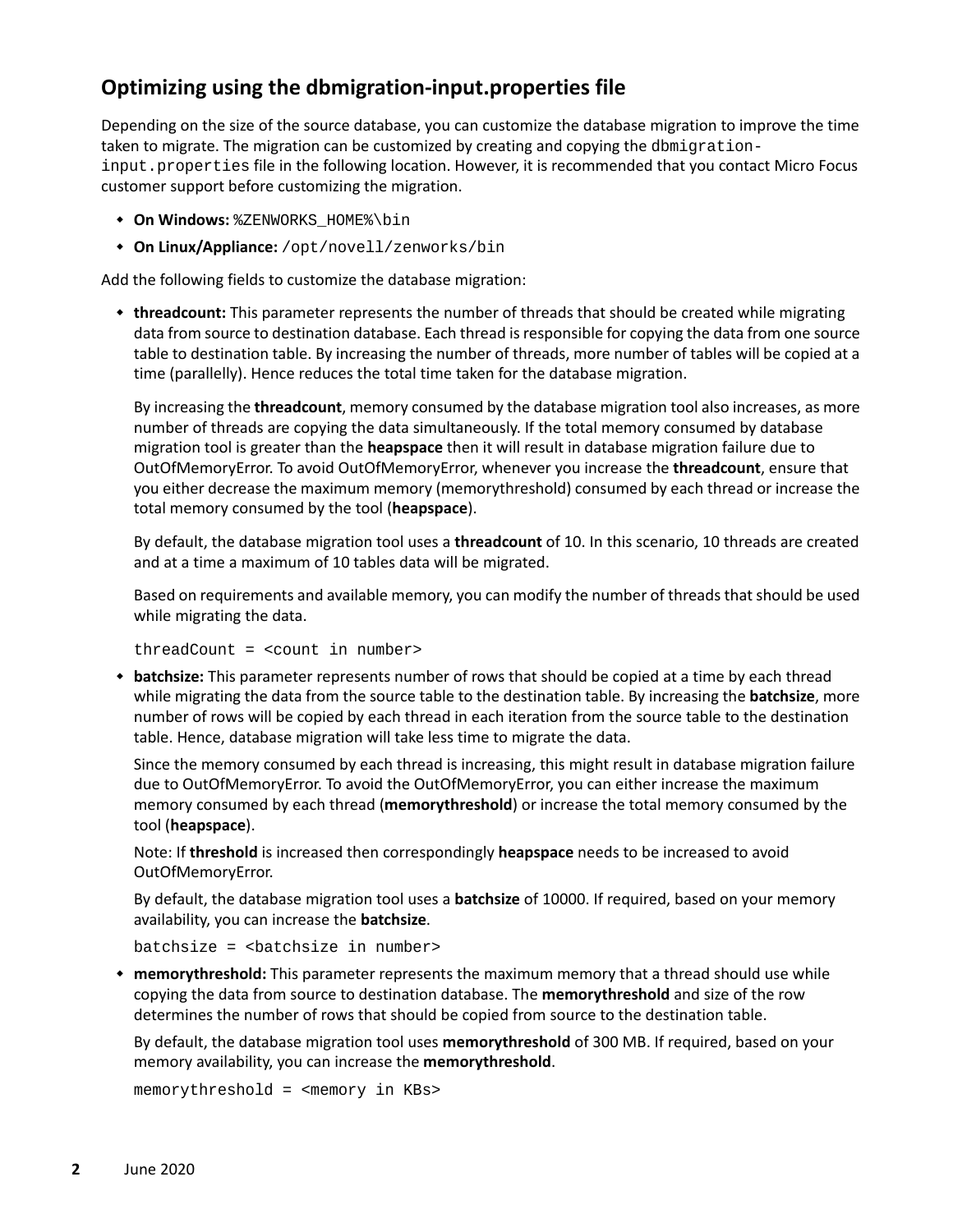Whenever the data size retrieved from a table based on the **batchsize** is more than **memorythreshold**, then **memorythreshold** size takes precedence. In such cases, data size equal to the **memorythreshold** size will be copied from the source table to the destination table. Following example illustrates this scenario.

Let us consider a scenario, where **batchsize** is 10,000, **memorythreshold** is 100 MB and each row is of size 20 KB. In this scenario, 200 MB of memory is required to copy the entire batchsize(10,000 rows) from the table in one iteration. Since the **memorythreshold** is 100 MB, then around 5000 rows (whose size is less than or equals to 100 MB) are copied and then the remaining 5000 rows are copied in the next cycle to the destination table. Instead, if the **memorythreshold** is set to 300 MB, then all the **batchsize** number of rows (10,000) will be copied at a time. Hence, by increasing **memorythreshold**, the time taken by the migration can be reduced.

Since **memorythreshold** is for each thread, increasing the threshold implies that the maximum limit for total data being copied by all threads is also increased. Ensure that the total memory upper limit never crosses the maximum available **heapspace**. Increasing the **batchsize** and **threadcount** can immediately result in increased memory usage, whereas increasing **memorythreshold** only increases the upper limit for each thread. If all threads start consuming the memory based on the upper memory limit and total consumed memory is greater than the **heapspace**, then the migration will result in OutOfMemoryError.

The following cases explain various scenarios that impact the overall memory consumption:

Let us consider a scenario, where **threadcount** is 10, **batchsize** is 10,000, **memorythreshold** is 100 MB and **heapspace** is 1 GB.

Assume that each size of a row in a table is 5 KB, then for a batchsize of 10,000 rows, a thread will consume 50 MB (5 KB \* 10,000 = 50MB). Even though the threshold is set to 100 MB, which is the upper limit to copy the data, each thread will copy a maximum of 50 MB data for each iteration. The database migration tool will consume a total memory of 500 MB (10 \* 50 MB = 500 MB) from the **heapspace**.

### **Case 1:** Increasing the **threadcount**

threadcount=15, batchsize=10,000, memorythreshold=100 MB, heapspace=1 GB

Each thread still copies a 50 MB of data in each iteration (5 KB \* 10,000=50MB), but the total memory consumed by the tool is 750 MB (15\*50 MB=750 MB). Hence, increasing the number of threads results in immediate increase in total memory consumption by database migration tool.

#### **Case 2:** Increasing the **threadcount**

threadcount=25, batchsize=10,000, memorythreshold=100 MB, heapspace=1 GB

Each thread still copies 50 MB data in each iteration (5 KB\*10,000=50 MB), but the total memory consumed by the tool is 1.25 GB (25\*50 MB = 1250 MB). The defined maximum **heapspace** is 1 GB. Hence, the migration might fail with OutOfMemoryError.

#### **Case 3:** Increasing **batchsize**

threadcount=10, batchsize=15000, memorythreshold=100 MB, heapspace=1 GB

Each thread copies a data size of 75 MB (5 KB\*15000=75 MB, which is less than **thresholdmemory**). The total memory consumed by the tool is 750 MB (10\*75 MB = 750 MB). Hence, increased **batchsize** immediately results in increased memory consumption.

#### **Case 4:** Increasing **batchsize**

threadcount=10, batchsize=25000, memorythreshold=100 MB, heapspace=1 GB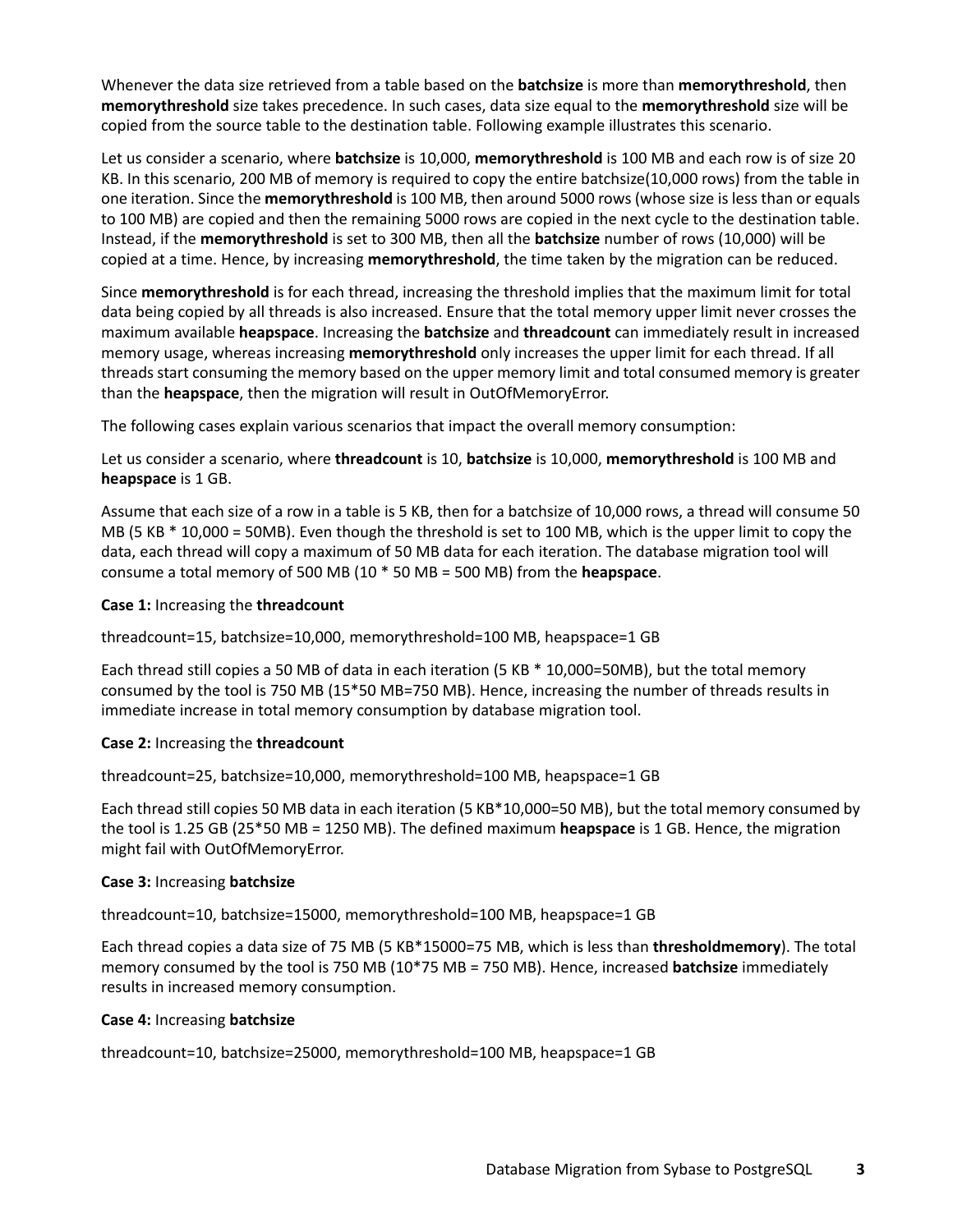Each thread copies a data of 100 MB (5KB \* 25000 = 125 MB, which is greater than **thresholdmemory**). So, a maximum of 100 MB will be copied per iteration. Hence, the total memory consumed by the tool is 1 GB (10  $*$  $100 \text{ MB} = 1 \text{ GB}$ .

### **Case 5:** Increasing **memorythreshold**

threadcount=10, batchsize=10000, memorythreshold=200 MB, heapspace =1 GB

Each thread copies a data of 50 MB (5KB \* 10000 = 50 MB), the total memory consumption is 500 MB (10\*50 MB=500 MB). Increase in threshold results in increased upper limit for memory consumption for each thread. Hence, this might not result in any change in total memory consumed by the migration tool.

### <span id="page-3-1"></span>**Modifying the Heap Space During the Migration**

Heap space is the memory that is used while migrating the data from source to destination database. By default, the database migration tool uses 6 GB of heap space to migrate the database. However, depending on the available memory, you can increase the heap space and initiate the database migration. Ensure that the heap space never exceeds the maximum available physical memory.

To modify the heap space used during migration, use the following command while initiating the database migration:

 %ZENWORKS\_HOME%/share/java/bin/java.exe -Dzen.mig.maxMemory=<value> -jar <location-of db-migration-tool-<version>.jar

Where <value> is the heap space size in MB.

**NOTE:** Depending on memorythreshold, batchsize and threadcount that you have specified, ensure that you assign optimum heapspace to avoid OutOfMemoryError.

# <span id="page-3-0"></span>**Using the Migration Tool to Migrate the Zone to PostgreSQL**

Using the Database Migration tool you can migrate from Sybase database to PostgreSQL. The migration tool is available in *Micro Focus Customer Center*.

When you execute the JAR file, then following actions are performed:

 If you have more than one Primary Server in the zone, then a check is performed to identify if ZENworks services are running on the other Primary Servers.

If the services are running on the other Primary Servers, then the migration is terminated and displays list of servers on which services are still running. Ensure that the services are stopped by running the novell-zenworks-configure -c Start command on the reported servers.

• ZENworks Diagnostic Center (ZDC) check is performed on both ZENworks and Audit databases.

If any mismatches are found, then the migration is terminated. Ensure that all the reported issues are resolved, and then re-initiate with the migration.

- Data will be migrated from Sybase to PostgreSQL.
- After successful migration, ZENworks points to the PostgreSQL database.

**NOTE:** The Sybase data will be retained in the existing location, and a backup of the Sybase database configuration files are created, which enables you to revert to the Sybase database, if required.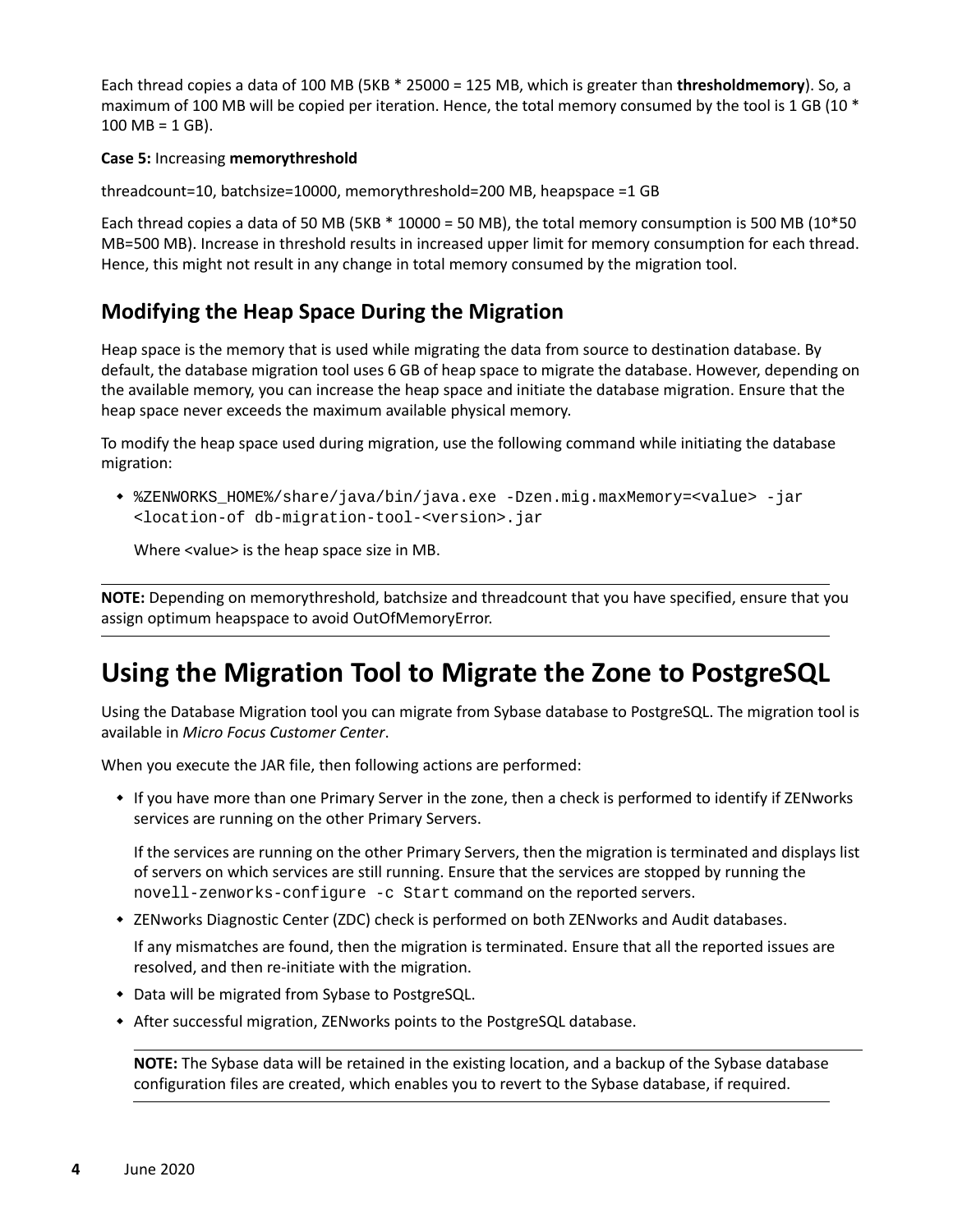Until the migration is successfully completed, ZENworks continues to use the Sybase database. At any point, if the migration is terminated, you have an option to resume the migration from the point where it was halted, or you can restart the migration. For more information see, [Resuming or Restarting the Database Migration](#page-33-0). In any case, if the database migration fails, the zone is automatically rolled back to use the Sybase database.

Depending on your requirements, refer to any of the following section:

- ["Migrating to the Embedded PostgreSQL Database" on page 5](#page-4-0)
- ["Migrating to the External PostgreSQL Database" on page 10](#page-9-0)

# <span id="page-4-0"></span>**Migrating to the Embedded PostgreSQL Database**

- ["Prerequisites" on page 5](#page-4-1)
- ["Pre-migration Tasks" on page 6](#page-5-0)
- ["Procedure" on page 6](#page-5-1)
- ["Post-migration Tasks" on page 9](#page-8-0)

### <span id="page-4-1"></span>**Prerequisites**

If you want to migrate to an Embedded PostgreSQL database, then ensure that the following prerequisites are met:

- The Management Zone should be either at the ZENworks 2017, or ZENworks 2017 Update x version.
- The Migration tool can be executed by users with following access:
	- Administrator (Windows) or root (Linux/Appliance)
	- ZENworks Super Administrator
- The database migration should be initiated on the Primary Server that has the database role.
- The database and ZENworks services should be running on the server in which you initiate the database migration.
- Ensure that the Primary Server on which the migration is initiated has enough space to migrate the Sybase data.

To view the size of the Sybase database, log into ZCC, and then click Diagnostic.

|        | ZENworks Databases |               |                     |             |                  |  |
|--------|--------------------|---------------|---------------------|-------------|------------------|--|
|        |                    |               |                     |             |                  |  |
| Status | Database Size      | Host          | Type.               | Version     | Schoma           |  |
| ŵ      | 21,78 MB           | 164.99.138.97 | OEM Sybase Database | 17.0.4.2100 | Audit            |  |
| Ø      | 162.59 MB          | 164.99.138.97 | OEM Sybase Database | 17.0.4.2100 | <b>ZENviorks</b> |  |

For example, if the Sybase data size is 1 GB, then ensure that the server on which the migration is initiated has minimum 2 GB of free space.

- If you are migrating from an external Sybase database to an embedded PostgreSQL database:
	- Ensure that you initiate the database migration on the server on which the Embedded PostgreSQL database should be created.
	- Ensure that the OEM PostgreSQL is installed on the server on which the database is migrated.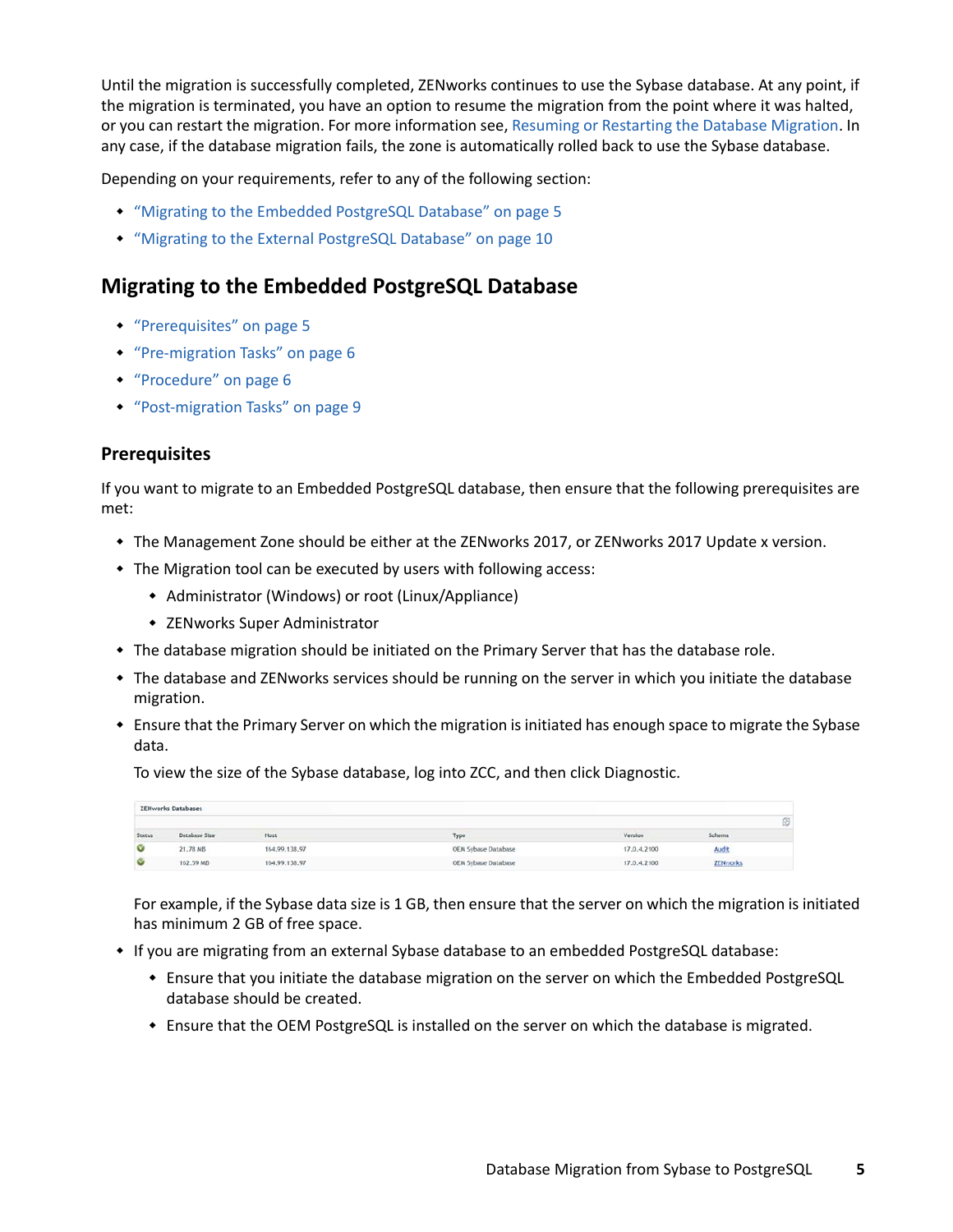### <span id="page-5-0"></span>**Pre-migration Tasks**

Before running the Migration tool, you need to perform the following tasks:

Ensure that you take a backup of the Sybase database.

For more information, see [Backing Up the Embedded Sybase Anywhere Database](https://www.novell.com/documentation/zenworks-2017-update-4/zen_sys_db_mgmt/data/ban0rcu.html).

- **Ensure that you take a backup of the configuration files (** $zdm$ **. xml, zenaudit.xml,** dmaccounts.properties, dmmappings.properties and zenaudit\_dmaccounts.properties) that are available in the following location:
	- **On Windows:** %ZENWORKS\_HOME%\conf\datamodel
	- **On Linux/Appliance:** /etc/opt/novell/zenworks/datamodel
- If you have more than one Primary Server in your zone, then ensure that the *novell-zenserver* and *novellzenloader* services are manually stopped on all the other Primary Servers in the zone.

(conditional) If ZENworks monitor service exists and running, then ensure that the service is also stopped on all the other Primary Servers.

The services can be stopped on each Primary Server by using the novell-zenworks-configure -c Start command.

**IMPORTANT:** If the services are not stopped on all the other Primary Servers in the zone, then database migration is terminated.

### <span id="page-5-1"></span>**Procedure**

To migrate the database to an Embedded PostgreSQL database, perform the following steps:

- 1. Extract the db-migration-tool-<version>.zip file to a temp location in the server on which you will initiate the database migration.
- 2. Open the command prompt as an Administrator or a root user, and then run the database migration tool as shown below:
	- **On Windows:** %ZENWORKS\_HOME%/share/java/bin/java.exe -jar <location of dbmigration-tool-<version>.jar>
	- **On Linux/Appliance:** /opt/novell/zenworks/share/java/bin/java -jar <location of db-migration-tool-<version>.jar>

.<br>C:\>"C:\Program Files (x86)\Novell\ZENworks\share\java\bin\java.exe"-jar C:\db-migration-tool-20.0.0.jar\_

3. Ensure that you read the displayed instructions, and then proceed with the migration.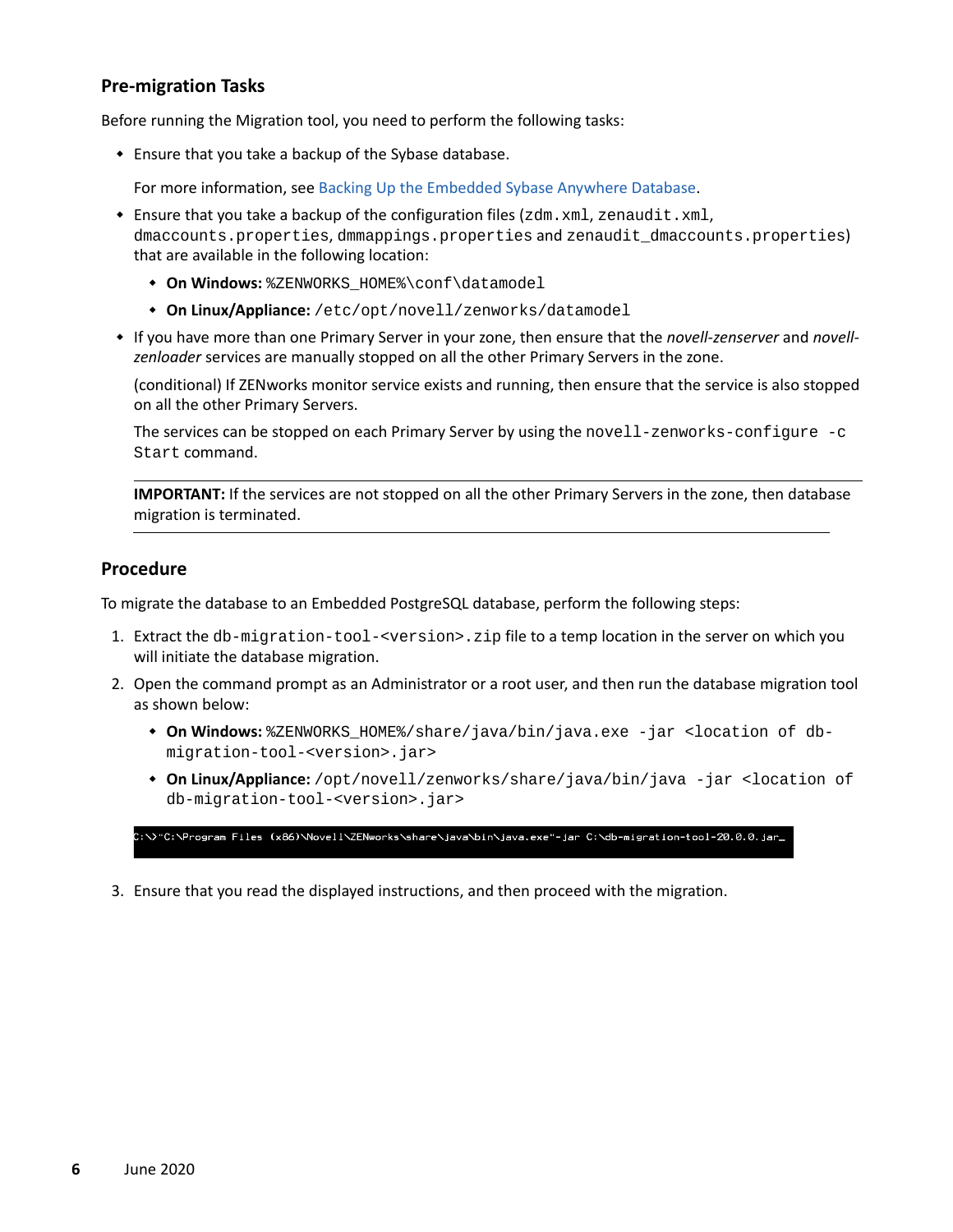

4. Enter the ZENworks Administrator user name and password.

If you have more than one Primary Server in the zone, then a check is performed to identify if ZENworks services are stopped on the other Primary Servers.

If the services are running on the other Primary Servers, then the migration is terminated and displays list of servers on which services are still running. Ensure that the services are stopped by running the novell-zenworks-configure -c Start command on the reported servers.

ZDC is automatically launched and validates the Sybase database schema, if any errors are identified, then the database migration is terminated. Ensure that you resolve the issues and then restart the migration. For more information, see [Troubleshooting the ZDC Error.](#page-26-1)

5. Select the target database type for the ZENworks database. In this scenario, select the Embedded PostgreSQL for the ZENworks database.



6. Select the target database type for Audit database. In this scenario, select the Embedded PostgreSQL for the Audit database.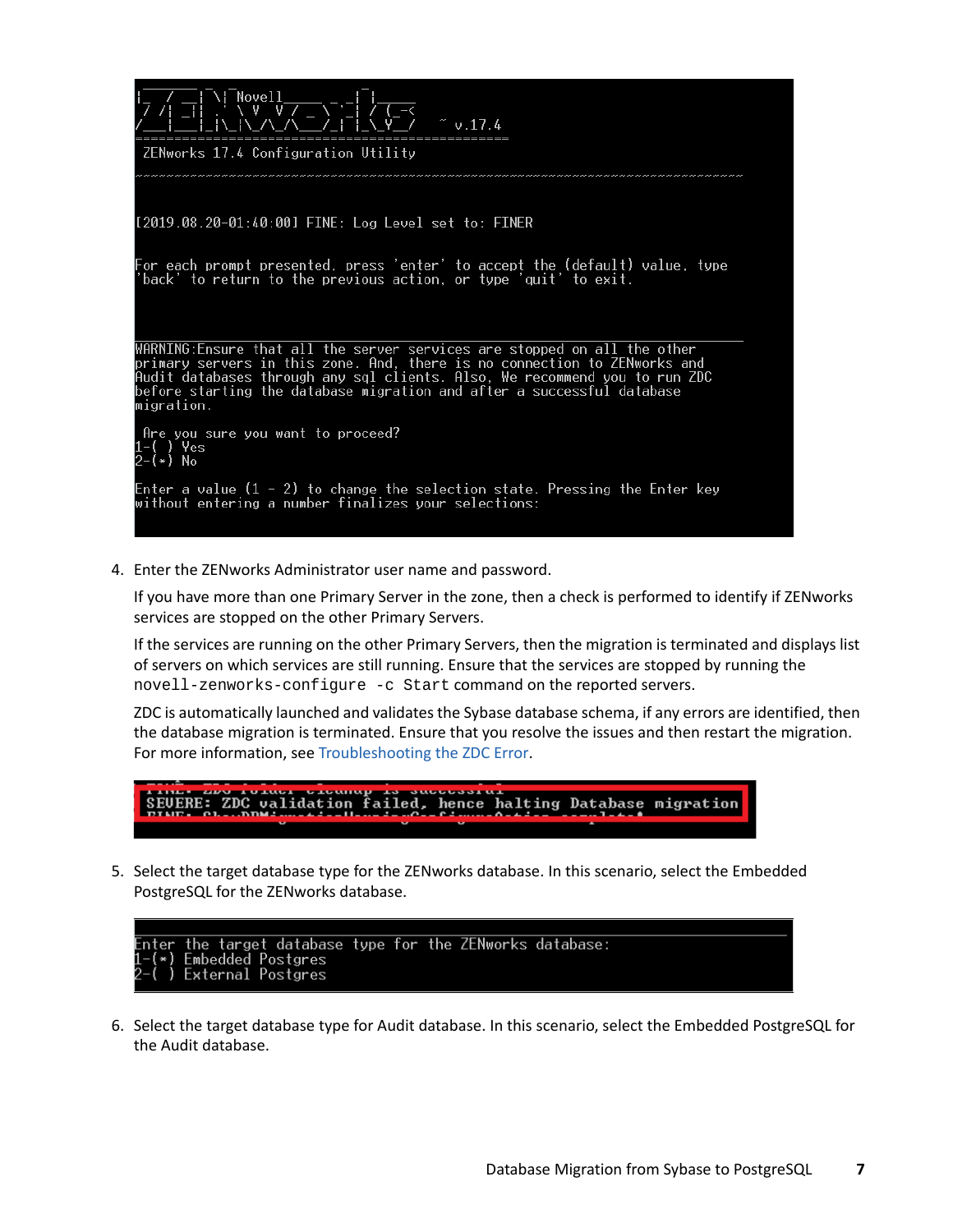the PostgreSQL target database type for ZENworks Audit database:<br>Embedded Postgres<br>External Postgres nter

7. To start the database migration, press Enter. The database will be migrated from Sybase to PostgreSQL.

**NOTE:** Until the migration is successfully completed, ZENworks continues to use the Sybase database. At any point, if the migration is terminated, you have an option to resume the migration from the point where it was halted, or you can restart the migration. For more information see, Resuming or Restarting [the Database Migration](#page-33-0). In any case, if the database migration fails, the zone is automatically rolled back to use the Sybase database.

8. After the migration is completed, the migration details are displayed.

|                                                                                           | [2019.09.09-02:01:01] INFO: Novell ZENworks Service Monitor started<br>[2019.09.09-02:01:01] FINE: Completed DB Migration. Migration took : 1223 seconds.<br>[2019.09.09-02:01:07] FINER: startType: 2 (AUTO=2, DISABLED=4<br>[2019.09.09-02:01:07] FINE: Successfully enabled Postgres service                                                                                                                                                                                                                                                                                                        |
|-------------------------------------------------------------------------------------------|--------------------------------------------------------------------------------------------------------------------------------------------------------------------------------------------------------------------------------------------------------------------------------------------------------------------------------------------------------------------------------------------------------------------------------------------------------------------------------------------------------------------------------------------------------------------------------------------------------|
|                                                                                           |                                                                                                                                                                                                                                                                                                                                                                                                                                                                                                                                                                                                        |
| [2019.09.09-02:01:07] FINE:<br>[2019.09.09-02:01:07] FINE:<br>[2019.09.09-02:01:07] FINE: |                                                                                                                                                                                                                                                                                                                                                                                                                                                                                                                                                                                                        |
| [2019.09.09-02:01:07] FINE:<br>[2019.09.09-02:01:07] FINE:                                | Schema type ZCM, verification details<br>communications communications communications communications communications                                                                                                                                                                                                                                                                                                                                                                                                                                                                                    |
| [2019.09.09-02:01:07] FINE:<br>[2019.09.09-02:01:07] FINE:                                | [2019.09.09-02:01:07] FINE: ZCM Row Count Verifier, verification status: SUCCESS<br>[2019.09.09-02:01:07] FINE: ZCM Database Content Verifier, verification status: SUCCESS                                                                                                                                                                                                                                                                                                                                                                                                                            |
| [2019.09.09-02:01:07] FINE:                                                               | L2017.07.07.07.02.01.07] FINE: Schema type Audit, verification details                                                                                                                                                                                                                                                                                                                                                                                                                                                                                                                                 |
| [2019.09.09-02:01:07] FINE:                                                               | [2019.09.09-02:01:07] FINE: Audit Row Count Verifier, verification status: SUCCESS<br>[2019.09.09-02:01:07] FINE: Audit Database Content Verifier, verification status: SUCCESS                                                                                                                                                                                                                                                                                                                                                                                                                        |
|                                                                                           |                                                                                                                                                                                                                                                                                                                                                                                                                                                                                                                                                                                                        |
| [2019.09.09-02:01:07] FINE:                                                               | [2019.09.09-02:01:07] FINE: The database migration log files are available in: C:\Program Files                                                                                                                                                                                                                                                                                                                                                                                                                                                                                                        |
| <x86>\Novell\ZENworks\logs\dataValidation</x86>                                           | <x86>\Novell\ZENworks\logs\novell-zenworks-migration.log&gt;<br/>[2019.09.09-02:01:07] FINE: The data verification log files are available in: C:\Program Files</x86>                                                                                                                                                                                                                                                                                                                                                                                                                                  |
| $12019.09.09 - 02:01:071$ FINE:                                                           |                                                                                                                                                                                                                                                                                                                                                                                                                                                                                                                                                                                                        |
| [2019.09.09-02:01:07] FINE:                                                               | Note: Before starting the ZENworks Services on all the other Primary Servers                                                                                                                                                                                                                                                                                                                                                                                                                                                                                                                           |
| in the zone:                                                                              | 1.Download the zdm.xml, zenaudit.xml, dmaccounts.properties,<br>zenaudit_dmaccounts.properties and dmmapping.properties files from C:\Program<br>Files <x86>\Novell\ZENworks\conf\datamodel, and searchconfig.xml from<br/>C:\Program Files (x86)\Novell\ZENworks\conf\datamodel\search.<br/>2.Copy all the downloaded files to the other Primary Servers in the zone.<br/>3. If you are using embedded PostgreSQL, then change the IP address from<br/>127.0.0.1 to the IP address of the embedded PostgreSQL server in the copied<br/>zdm.xml and zenaudit.xml files on other Primary Servers.</x86> |
| [2019.09.09-02:01:07] FINE:                                                               | [2019.09.09-02:01:07] INFO: DatabaseMigrationCommandConfigureAction complete!                                                                                                                                                                                                                                                                                                                                                                                                                                                                                                                          |
|                                                                                           | DatabaseMigrationCommandConfigureAction complete!                                                                                                                                                                                                                                                                                                                                                                                                                                                                                                                                                      |

The database migration can be verified by:

Logging into ZCC, and then checking the ZENworks database Type in the Diagnostic page.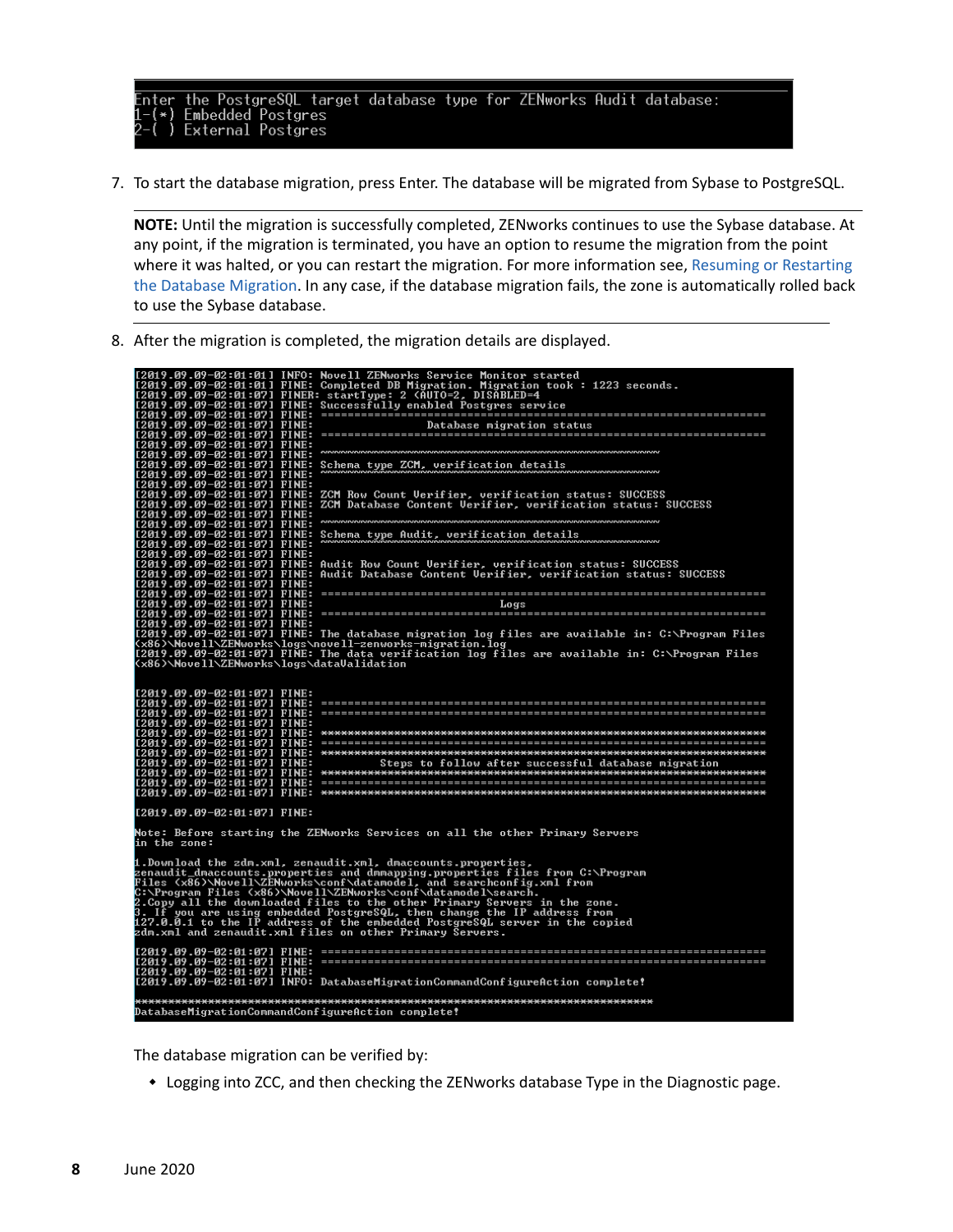- Checking the log file available in the following location:
	- **On Windows:** %ZENWORKS\_HOME%\logs\migration\novell-zenworks-migration.log
	- **On Linux/Appliance:** /var/opt/novell/log/zenworks/migration/novell-zenworksmigration.log

**NOTE:** After successfully migrating to the PostgreSQL database, if you were using the Embedded Sybase database, then the Sybase services are disabled. The Sybase data will be retained in the existing location, and a backup of the Sybase database configuration files(zdm.xml, zenaudit.xml,

dmaccounts.properties, dmmappings.properties and zenaudit\_dmaccounts.properties) are created in the following location:

- **On Windows:** %ZENWORKS\_HOME%\conf\datamodel\SQLAnywhereDatabase\_Backup
- **On Linux/Appliance:** /etc/opt/novell/zenworks/datamodel/ SQLAnywhereDatabase\_Backup

It is recommended that you use ZENworks with PostgreSQL for at least two weeks to ensure that there are no issues post-migration, and then proceed to upgrade your zone to ZENworks 2020.

If you are facing any issues post-migration, then you can revert to the Sybase database. You will be able to revert to Sybase only if you are using ZENworks 2017 Update x. After upgrading your zone to ZENworks 2020, you will not be able to revert to the Sybase database. For more information, see the [Reverting to](#page-24-0)  [the Sybase Database](#page-24-0).

**IMPORTANT:** While upgrading the zone to ZENworks 2020, the Sybase data and related configuration files will be deleted.

9. After successfully migrating the data, before starting ZENworks services on the other Primary Servers, ensure that you perform the steps specified in the [Post-migration Tasks](#page-8-0) section.

### <span id="page-8-0"></span>**Post-migration Tasks**

If you have more than one Primary Server in your zone, then after successfully completing the database migration, ensure that you perform the following steps on the other Primary Servers:

1. Before starting services on the other Primary Servers and to use the newly configured PostgreSQL database, copy the zdm.xml, zenaudit.xml, dmaccounts.properties, dmmappings.properties, and zenaudit\_dmaccounts.properties files to the other Primary Servers.

These files should be copied from the following location in the Primary Server on which migration was successful, to the same location on the other Primary Servers:

- **On Windows:** %ZENWORKS\_HOME%\conf\datamodel
- **On Linux/Appliance:** /etc/opt/novell/zenworks/datamodel
- 2. Change the IP address from 127.0.0.1 to the IP address of the embedded PostgreSQL server in the copied zdm.xml and zenaudit.xml files on the other Primary Servers.
- 3. Copy the SearchConfig.xml file available in the following location to the same location on the other Primary Servers:
	- **On Windows:** %ZENWORKS\_HOME%\conf\datamodel\search
	- **On Linux/Appliance:** /etc/opt/novell/zenworks/datamodel/search

The SearchConfig.xml file should be copied to ensure that the ZCC login credentials are case insensitive.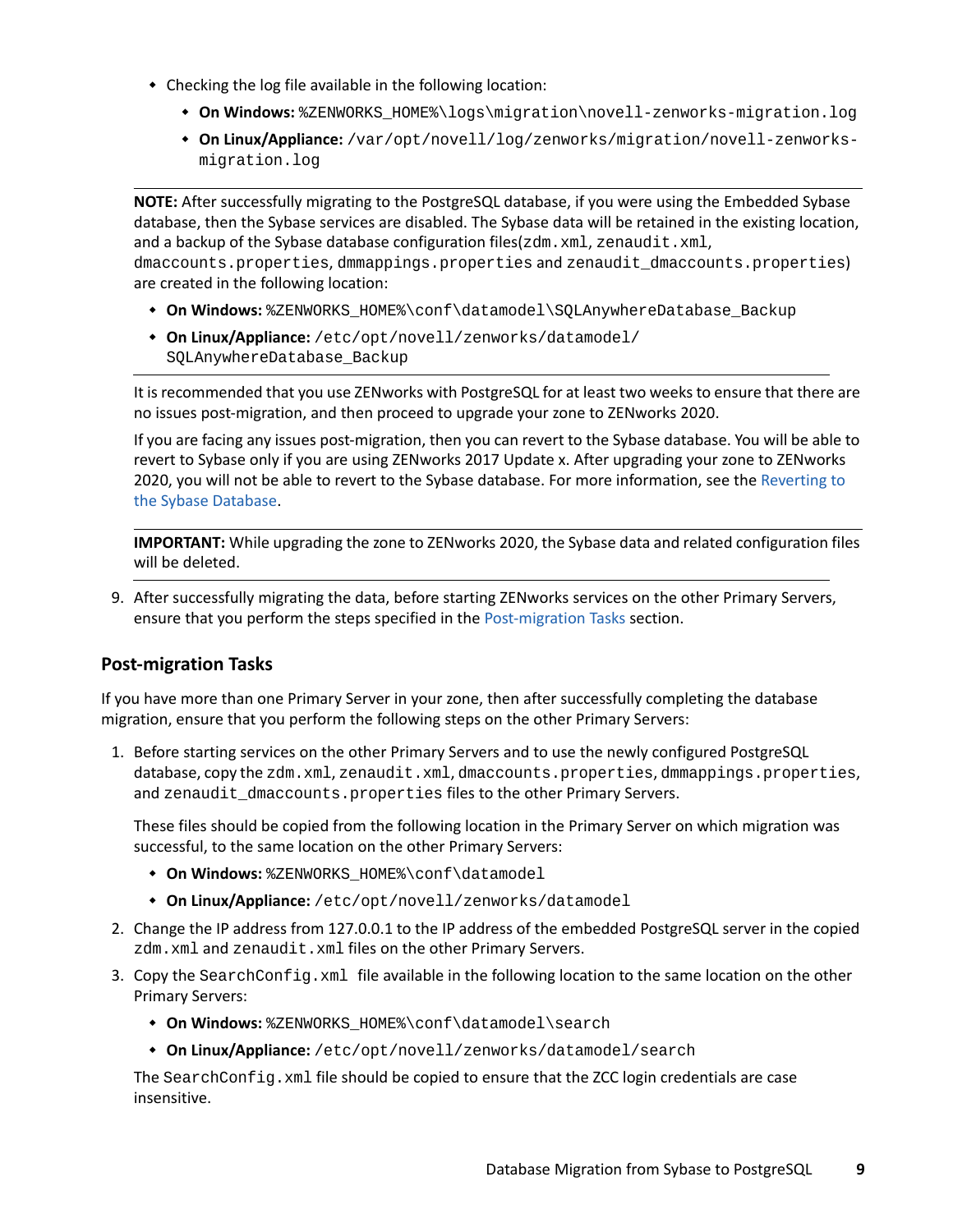**IMPORTANT:** Ensure that you DO NOT MODIFY the zdm.xml and zenaudit.xml files on the Primary Server in which the migration was initiated.

# <span id="page-9-0"></span>**Migrating to the External PostgreSQL Database**

- ["Preparing the External PostgreSQL Database" on page 10](#page-9-1)
- ["Prerequisites" on page 11](#page-10-0)
- ["Pre-migration Tasks" on page 11](#page-10-1)
- ["Procedure" on page 12](#page-11-0)
- ["Post-migration Tasks" on page 16](#page-15-1)

### <span id="page-9-1"></span>**Preparing the External PostgreSQL Database**

If you are planning to using an external database, then ensure that you perform the following steps for the ZENworks database and then on Audit database, so that the external database communicates with ZENworks:

1. Install the PostgreSQL database.

For more information on installing PostgreSQL, see [Installing PostgreSQL](#page-19-0).

2. After installing the database, start the PostgreSQL service.

To start the PostgreSQL service:

- **On Windows:** To start the service, perform the following:
	- 1. Press Windows + R keys.
	- 2. Type services.msc.
	- 3. Search for the PostgreSQL service based on the installed version.
	- 4. Click Start the service.
- **On Linux:** To start the service, run the systemctl start postgresql-<version>.service command.
- 5. After starting the service, perform the following steps:

In the PostgreSQL database install location, perform the following steps:

a. In the pg\_hba.conf file, add the following text at the end:

host all all 0.0.0.0/0 md5

b. In the postgresql.conf file, add the following text at the end:

```
port=54327
```

```
listen_addresses='*'
```
max\_locks\_per\_transaction=128

max\_pred\_locks\_per\_transaction=128

max\_connections = Number of Primary Servers \* 300

By default, max connections = 500 for Embedded PostgreSQL.

The pg\_hba.conf and postgresql.conf are available in the following location:

- **On Windows:** <install\_directory>\PostgreSQL\<version>\data
- **On Linux:** /var/lib/pgsql/<version>/data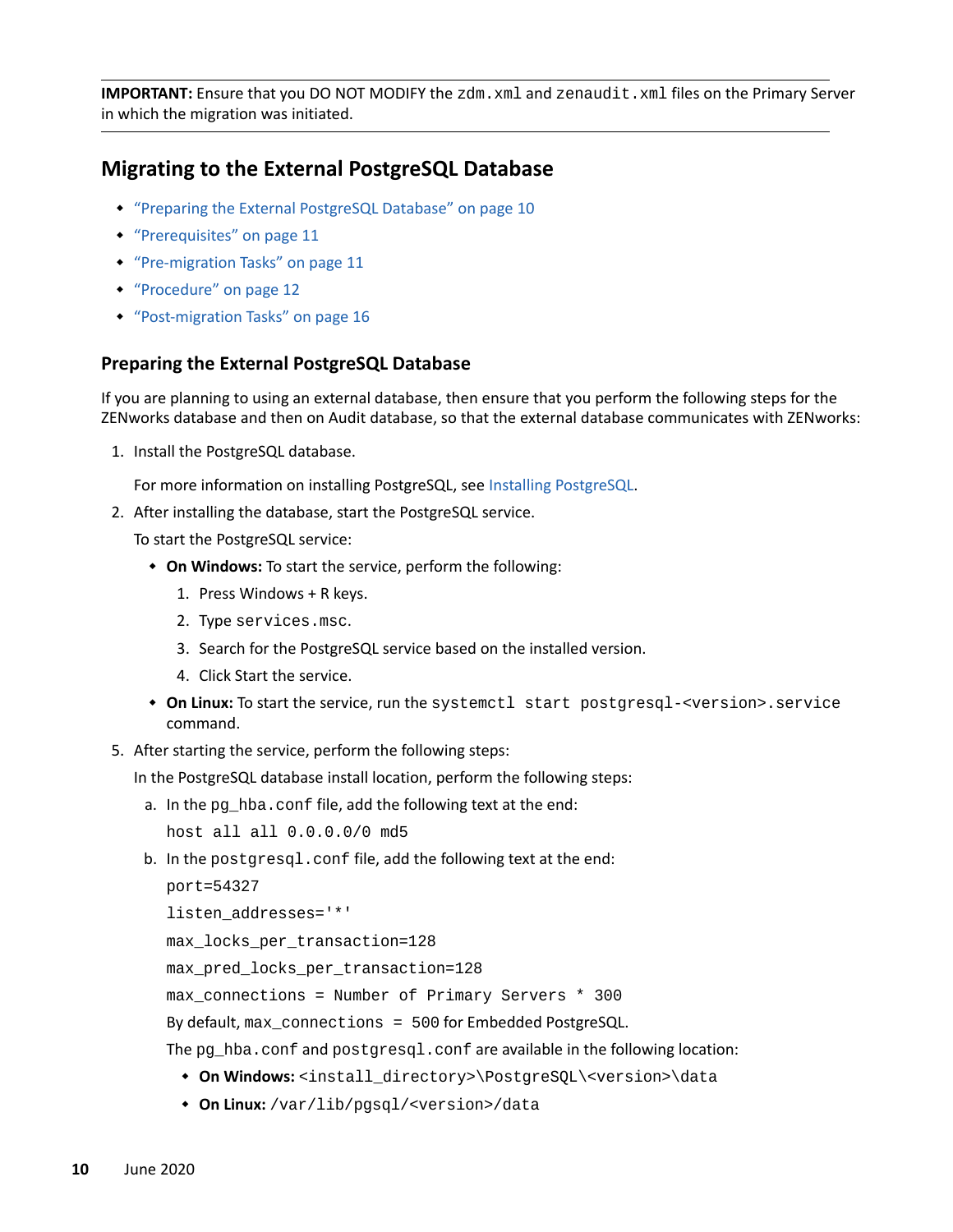Along with above mentioned steps, based on the zone requirements, you can increase the number of database connections. For more information on configuring the number of connections, see [Configuring PostgreSQL](https://www.novell.com/documentation/zenworks-2020-update-2/pdfdoc/zen_sys_db_mgmt/zen_sys_db_mgmt.pdf#t41rl5gf8qdv1).

**NOTE:** By default, PostgreSQL uses the port 5432. However, in ZENworks 54327 is used as the default port for PostgreSQL. You can change the default port number if there is a conflict. However, you must ensure that the PostgreSQL port is opened in Firewall, so that the Primary Servers can talk to the database.

c. Restart the PostgreSQL service.

Now, you can proceed with the database migration.

**NOTE:** Ensure that the port is opened in Firewall, so that all the Primary Servers can talk to the database.

### <span id="page-10-0"></span>**Prerequisites**

If you want to migrate to the External PostgreSQL database, then ensure that the following prerequisites are met:

The Management Zone should be either at the ZENworks 2017, or ZENworks 2017 Update x version.

 $\bullet$ 

- The Migration Tool can be executed by users with following access:
	- Administrator (Windows) or root (Linux/Appliance)
	- ZENworks Super Administrator
- External PostgreSQL database should be setup and ready for the migration. For more information and steps to setup the PostgreSQL database, see [Preparing the External PostgreSQL Database](#page-9-1) section.
- If you have more than one Primary Server in your zone, then ensure that the *novell-zenserver* and *novellzenloader* services are manually stopped on all the other Primary Servers in the zone.

(conditional) If ZENworks monitor service exists and running, then ensure that the service is also stopped on all the other Primary Servers.

The services can be stopped on each Primary Server by using the following command:

novell-zenworks-configure -c Start

**IMPORTANT:** If the services are not stopped on all the other Primary Servers in the zone, then database migration is terminated.

### <span id="page-10-1"></span>**Pre-migration Tasks**

If you want to migrate to the External PostgreSQL database, then ensure that you perform the pre-migration tasks:

Ensure that you take a backup of the Sybase database.

For more information, see [Backing Up the Embedded Sybase Anywhere Database](https://www.novell.com/documentation/zenworks-2017-update-4/zen_sys_db_mgmt/data/ban0rcu.html).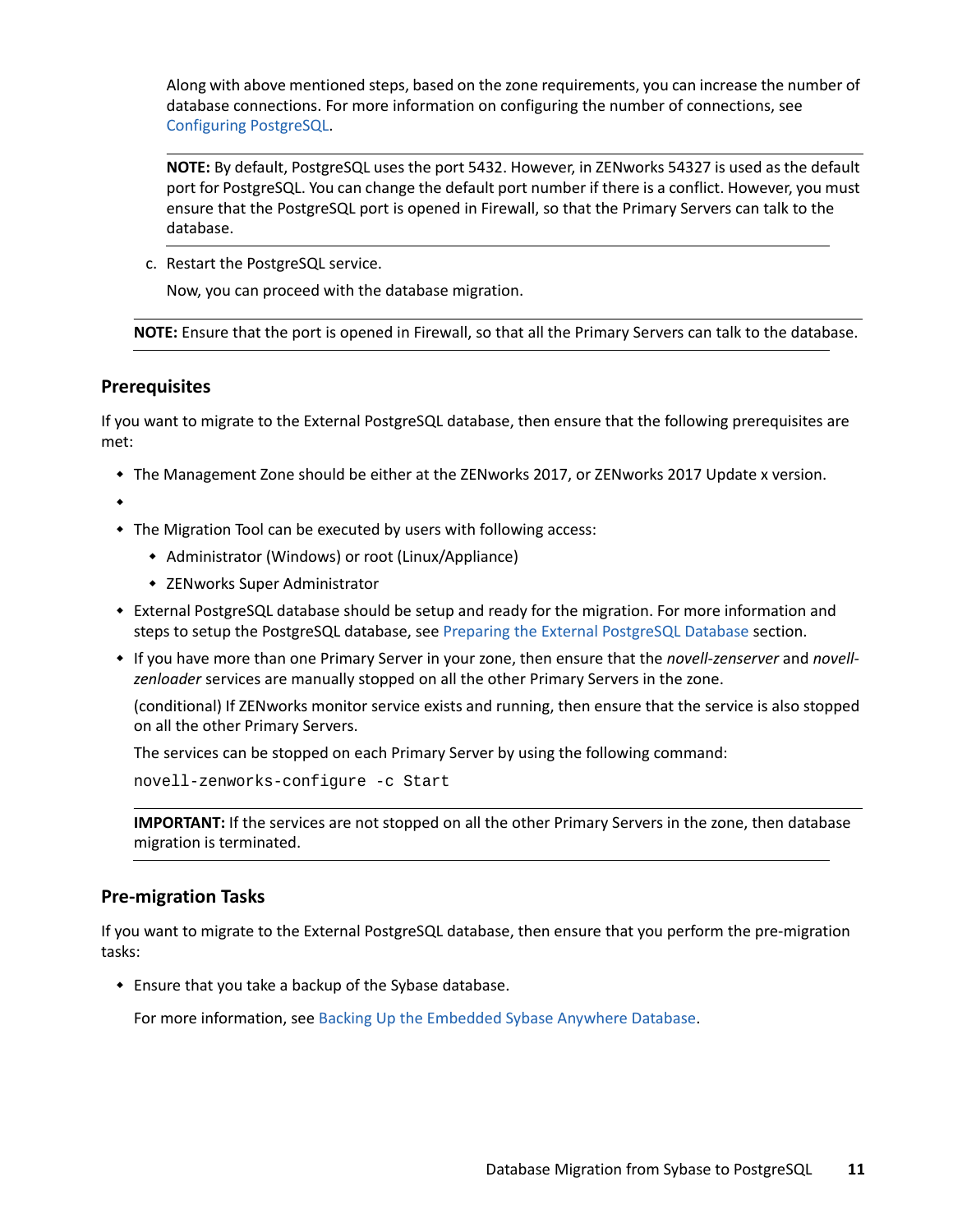- **Ensure that you take a backup of the configuration files (** $zdm$ ,  $xml$ ,  $z$ enaudit. $xml$ , dmaccounts.properties, dmmappings.properties and zenaudit\_dmaccounts.properties) that are available in the following location:
	- **On Windows:** %ZENWORKS\_HOME%\conf\datamodel
	- **On Linux/Appliance:** /etc/opt/novell/zenworks/datamodel

### <span id="page-11-0"></span>**Procedure**

To migrate the data to an External PostgreSQL database, perform the following steps:

- 1. Extract the db-migration-tool-<version>.zip file to a temp location in the server on which you will initiate the database migration.
- 2. Open the command prompt as an Administrator or a root user, and then run the database migration tool as shown below:
	- **On Windows:** %ZENWORKS\_HOME%/share/java/bin/java.exe -jar <location of dbmigration-tool-<version>.jar>
	- **On Linux/Appliance:** /opt/novell/zenworks/share/java/bin/java -jar <location of db-migration-tool-<version>.jar>

.<br>C:\>"C:\Program Files (x86)\Novell\ZENworks\share\java\bin\java.exe"-jar C:\db-migration-tool-20.0.0.jar\_

3. Ensure that you read the displayed instructions, and then proceed with the migration.



4. Enter the ZENworks administrator user name and password.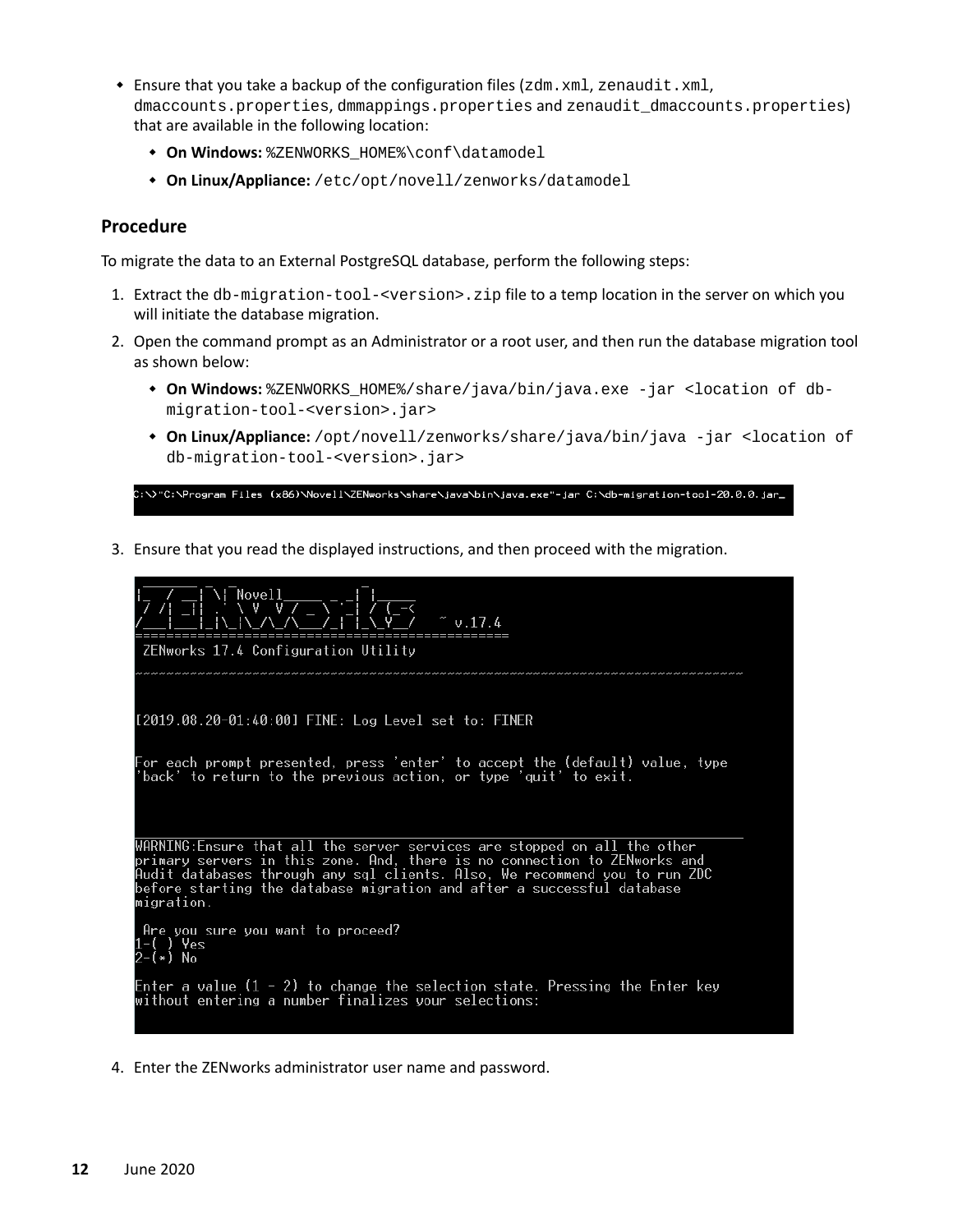If you have more than one Primary Server in the zone, then a check is performed to identify if ZENworks services are stopped on the other Primary Servers.

If the services are running on the other Primary Servers, then the migration is terminated and displays list of servers on which services are still running. Ensure that the services are stopped by running the novell-zenworks-configure -c Start command on the reported servers.

ZDC is automatically launched and validates the Sybase database schema, if any errors are identified, then the database migration is terminated. Ensure that you resolve the issues and then restart the migration.

# SEUERE: ZDC validation failed, hence halting Database migration

For more information on accessing the ZDC Report, see [Viewing the ZDC Error Report](#page-26-2)

- 5. Select the target database type as ZENworks database. In this scenario, select External PostgreSQL for the ZENworks database, and then perform the following steps:
	- a. Enter the IP address or host name of the PostgreSQL database server.
	- b. Enter the port used by the PostgreSQL database server.

**NOTE:** By default, PosrgreSQL uses the port 5432. However, in ZENworks 54327 is used as the default port for PostgreSQL. You can change the default port number if there is a conflict. However, you must ensure that the PostgreSQL port is opened in Firewall, so that the Primary Servers can talk to the database.

c. Specify whether you want to create a new database or use an existing database.

To create a new database, continue to step d.

To use an existing database, skip to step e.

- d. To migrate to a new database, perform the following steps:
	- i. Enter the ZENworks database (PostgreSQL) server administrator user name.
	- ii. Enter the ZENworks database (PostgreSQL) server administrator password.
	- iii. Enter the ZENworks database user name for PostgreSQL.
	- iv. Enter the ZENworks database password for PostgreSQL.
	- v. Enter a name for the ZENworks database. For more information, see [PostgreSQL Naming](#page-34-0)  [Convention.](#page-34-0)

**NOTE:** After entering all the details, the tool verifies the PostgreSQL administrator credentials to connect to the database

- e. To migrate to an existing database, perform the following:
	- i. Enter the database user name.
	- ii. Enter the ZENworks database password.
	- iii. Enter the ZENworks database name.

**NOTE:** After entering all the details, the tool verifies the ZENworks database user credentials to connect to the database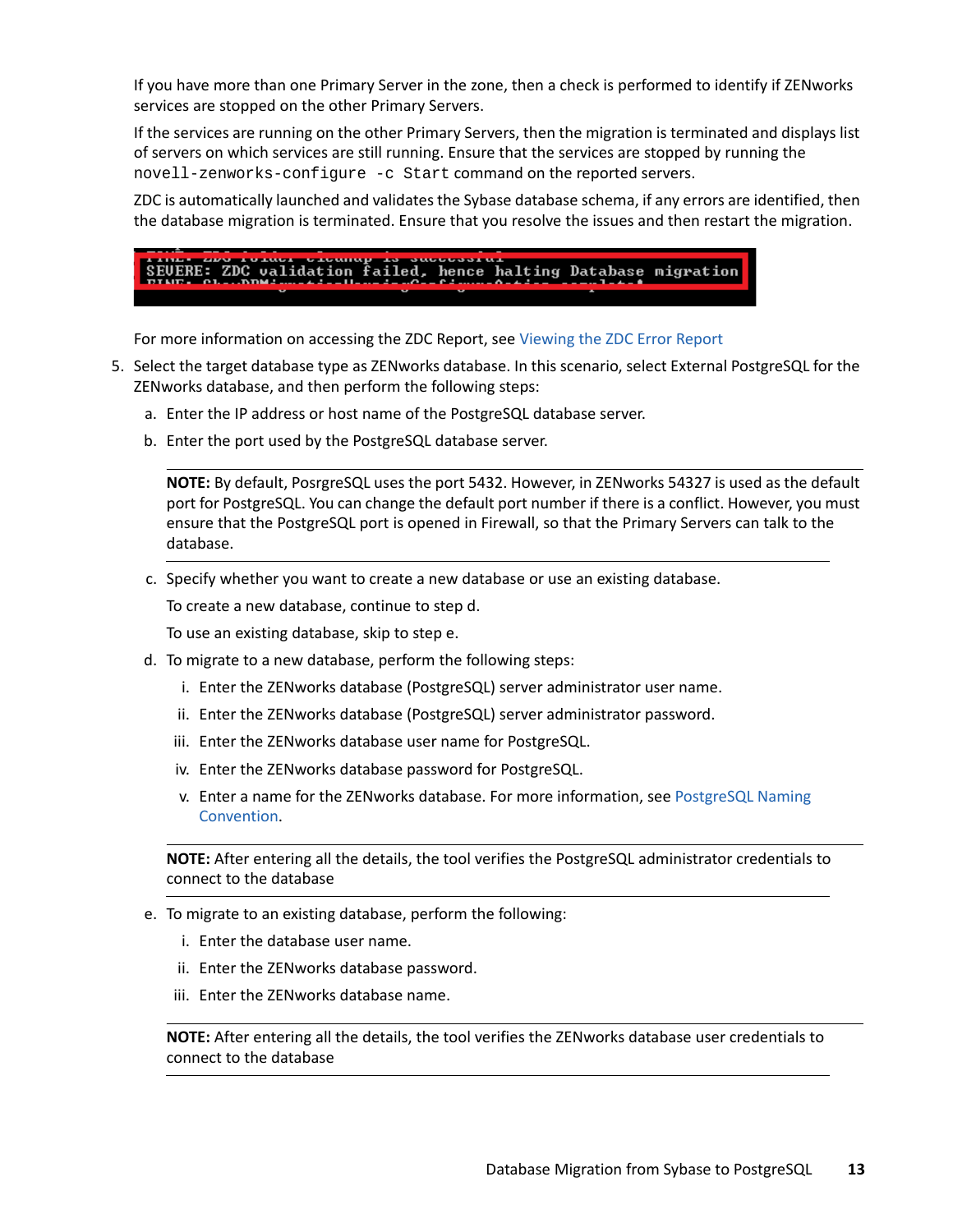6. Select the target database type as Audit database. In this scenario, select External PostgreSQL for the Audit database.

For External PostgreSQL as the target Audit database, perform the following steps:

- a. Enter the IP address or host name of the PostgreSQL Audit database server.
- b. Enter the port used by the PostgreSQL Audit database server.
- c. Specify whether you want to create a new database or use an existing database.

To create a new database, continue to step d.

To use an existing database, skip to step e.

- d. To migrate to a new database, perform the following steps:
	- i. Enter the Audit database (PostgreSQL) server administrator user name.
	- ii. Enter the Audit database (PostgreSQL) server administrator password.
	- iii. Enter the Audit database user name for PostgreSQL.
	- iv. Enter the Audit database password for PostgreSQL.
	- v. Enter a name for the Audit database. For more information, see [PostgreSQL Naming Convention](#page-34-0).

**NOTE:** After entering all the details, the tool verifies the PostgreSQL administrator credentials to connect to the database.

- e. To migrate to an existing database, perform the following:
	- i. Enter the Audit database user name.
	- ii. Enter the Audit database password.
	- iii. Enter the Audit database name.

**NOTE:** After specifying all the credentials, the tool verifies the audit database user credentials to connect to the database.

7. To start the migration, press Enter. The data is migrated from Sybase to PostgreSQL.

At any point, if the migration is terminated, you have an option to resume the migration from the point where it was halted, or you can restart the migration. For more information see, [Resuming or Restarting](#page-33-0)  [the Database Migration](#page-33-0). In any case, if the database migration fails, the zone is rolled back to use the Sybase database.

8. After the migration is completed, the migration details are displayed: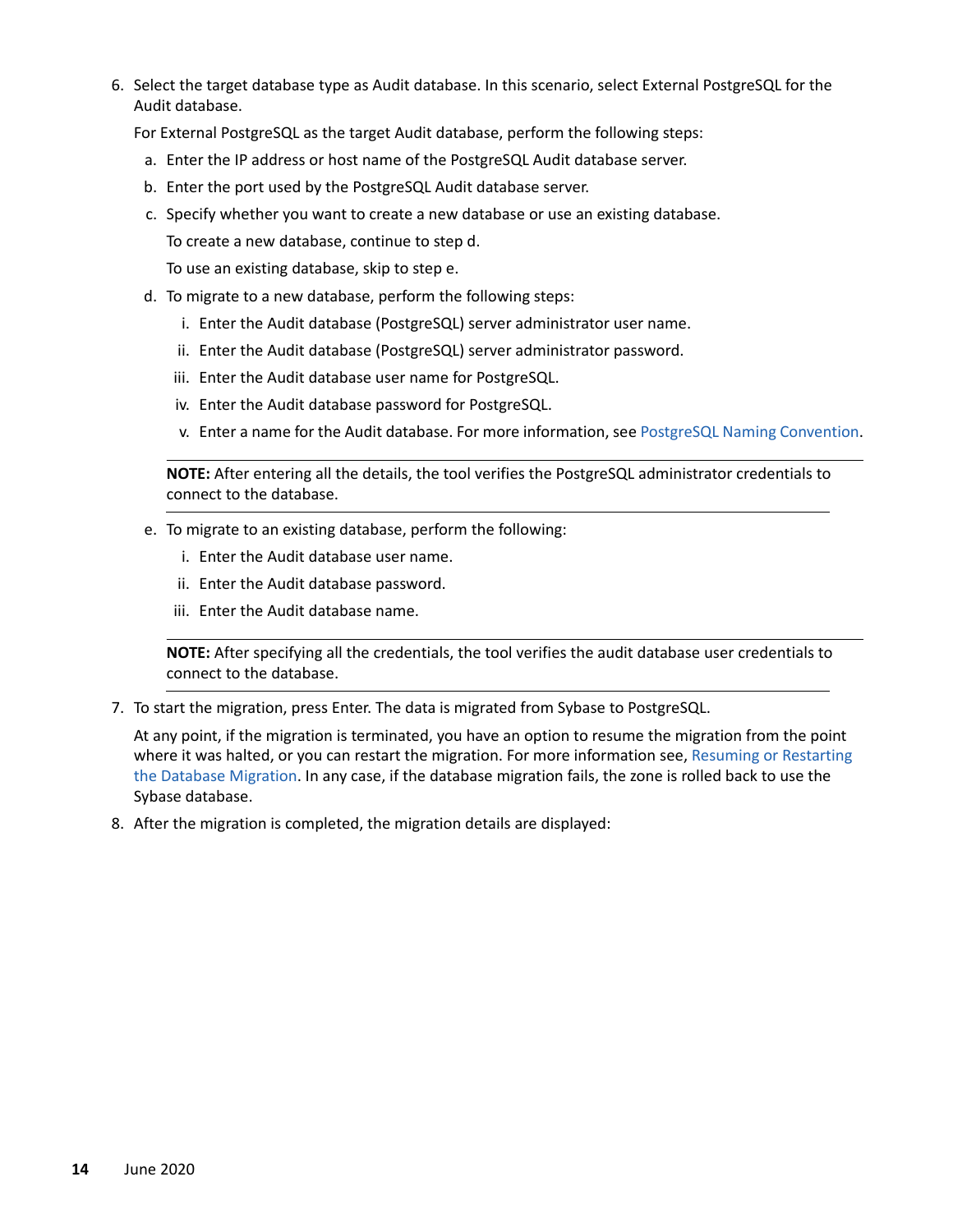|                                                                   | [2019.09.09-02:01:01] INFO: Novell ZENworks Service Monitor started<br>[2019.09.09-02:01:01] FINE: Completed DB Migration. Migration took: 1223 seconds.<br>[2019.09.09-02:01:07] FINER: startType: 2 (AUTO=2, DISABLED=4 |
|-------------------------------------------------------------------|---------------------------------------------------------------------------------------------------------------------------------------------------------------------------------------------------------------------------|
|                                                                   |                                                                                                                                                                                                                           |
| [2019.09.09-02:01:07] FINE:                                       |                                                                                                                                                                                                                           |
| [2019.09.09-02:01:07] FINE:                                       |                                                                                                                                                                                                                           |
| [2019.09.09-02:01:07] FINE:                                       |                                                                                                                                                                                                                           |
| [2019.09.09-02:01:07] FINE:<br>[2019.09.09-02:01:07] FINE:        | Schema type ZCM, verification details                                                                                                                                                                                     |
| [2019.09.09-02:01:07] FINE:                                       |                                                                                                                                                                                                                           |
| [2019.09.09-02:01:07] FINE:                                       |                                                                                                                                                                                                                           |
| [2019.09.09-02:01:07] FINE:<br>[2019.09.09-02:01:07] FINE:        | ZCM Row Count Verifier, verification status: SUCCESS<br>ZCM Database Content Verifier, verification status: SUCCESS                                                                                                       |
| [2019.09.09-02:01:07] FINE:                                       |                                                                                                                                                                                                                           |
| [2019.09.09-02:01:07] FINE:                                       |                                                                                                                                                                                                                           |
| [2019.09.09-02:01:07] FINE:<br>[2019.09.09-02:01:07] FINE:        | Schema type Audit, verification details<br>_____<br>www.www.www.www.www.ww                                                                                                                                                |
| [2019.09.09-02:01:07] FINE:                                       |                                                                                                                                                                                                                           |
| [2019.09.09-02:01:07] FINE:                                       | Audit Row Count Verifier, verification status: SUCCESS                                                                                                                                                                    |
|                                                                   | [2019.09.09-02:01:07] FINE: Audit Database Content Uerifier, verification status: SUCCESS                                                                                                                                 |
| [2019.09.09-02:01:07] FINE:                                       |                                                                                                                                                                                                                           |
|                                                                   |                                                                                                                                                                                                                           |
|                                                                   |                                                                                                                                                                                                                           |
| [2019.09.09-02:01:07] FINE:                                       |                                                                                                                                                                                                                           |
|                                                                   | [2019.09.09-02:01:07] FINE: The database migration log files are available in: C:\Program Files<br><x86>\Novell\ZENworks\logs\novell-zenworks-migration.log</x86>                                                         |
|                                                                   | [2019.09.09-02:01:07] FINE: The data verification log files are available in: C:\Program Files                                                                                                                            |
| <x86>\Novell\ZENworks\logs\dataValidation</x86>                   |                                                                                                                                                                                                                           |
| [2019.09.09-02:01:07] FINE:<br>[2019.09.09-02:01:07] FINE:        |                                                                                                                                                                                                                           |
|                                                                   |                                                                                                                                                                                                                           |
| [2019.09.09-02:01:07] FINE:                                       |                                                                                                                                                                                                                           |
|                                                                   |                                                                                                                                                                                                                           |
|                                                                   |                                                                                                                                                                                                                           |
| [2019.09.09-02:01:07] FINE:                                       | Steps to follow after successful database migration                                                                                                                                                                       |
| $[2019.09.09 - 02:01:07]$ FINE:<br>$12019.09.09 - 02:01:07$ FINE: |                                                                                                                                                                                                                           |
| [2019.09.09-02:01:07] FINE:                                       |                                                                                                                                                                                                                           |
| [2019.09.09-02:01:07] FINE:                                       |                                                                                                                                                                                                                           |
|                                                                   | Note: Before starting the ZENworks Services on all the other Primary Servers                                                                                                                                              |
| in the zone:                                                      |                                                                                                                                                                                                                           |
|                                                                   | 1.Download the zdm.xml, zenaudit.xml, dmaccounts.properties,                                                                                                                                                              |
|                                                                   | zenaudit_dmaccounts.properties and dmmapping.properties files from C:\Program<br>Files <x86>\Novell\ZENworks\conf\datamodel, and searchconfig.xml from</x86>                                                              |
|                                                                   |                                                                                                                                                                                                                           |
|                                                                   | C:\Program Files (x86)\Novell\ZENworks\conf\datamodel\search.<br>2.Copy all the downloaded files to the other Primary Servers in the zone.<br>3. If you are using embedded PostgreSQL, then change the IP address from    |
|                                                                   |                                                                                                                                                                                                                           |
|                                                                   | 127.0.0.1 to the IP address of the embedded PostgreSQL server in the copied<br>zdm.xml and zenaudit.xml files on other Primary Servers.                                                                                   |
|                                                                   |                                                                                                                                                                                                                           |
|                                                                   |                                                                                                                                                                                                                           |
|                                                                   |                                                                                                                                                                                                                           |
| [2019.09.09-02:01:07] FINE:                                       | [2019.09.09-02:01:07] INFO: DatabaseMigrationCommandConfigureAction complete!                                                                                                                                             |
|                                                                   |                                                                                                                                                                                                                           |
|                                                                   |                                                                                                                                                                                                                           |
| DatabaseMigrationCommandConfigureAction complete!                 |                                                                                                                                                                                                                           |

The database migration can be verified by:

- Logging into ZCC, and then checking the ZENworks database Type in the Diagnostic page.
- Checking the log file available in the following location:
	- **On Windows:** %ZENWORKS\_HOME%\logs\migration\novell-zenworks-migration.log
	- **On Linux/Appliance:** /var/opt/novell/log/zenworks/migration/novell-zenworksmigration.log

**NOTE:** After successfully migrating to the PostgreSQL database, if you were using the Sybase database, then the Sybase data will be retained in the existing location, and a backup of the Sybase database configuration files(zdm.xml, zenaudit.xml, dmaccounts.properties, dmmappings.properties and zenaudit\_dmaccounts.properties) are created in the following location:

- **On Windows:** %ZENWORKS\_HOME%\conf\datamodel\SQLAnywhereDatabase\_Backup
- **On Linux/Appliance:** /etc/opt/novell/zenworks/datamodel/ SQLAnywhereDatabase\_Backup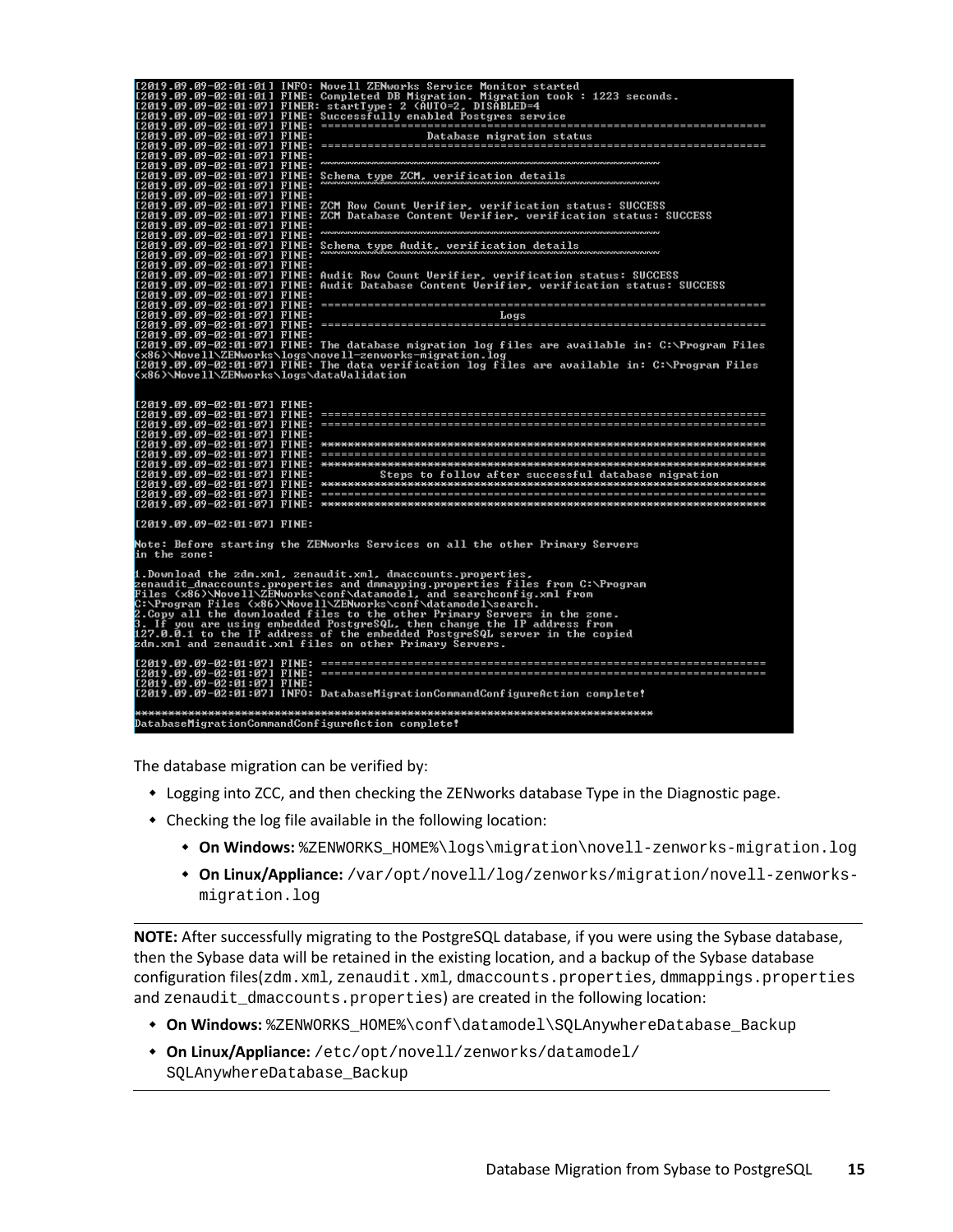It is recommended that you use ZENworks with PostgreSQL for at least two weeks to ensure that there are no issues post-migration, and then proceed to upgrade your zone to ZENworks 2020.

If you are facing any issues post-migration, then you can revert to the Sybase database. You will be able to revert to Sybase only if you are using ZENworks 2017 Update x. After upgrading your zone to ZENworks 2020, you will not be able to revert to the Sybase database. For more information, see the [Reverting to](#page-24-0)  [the Sybase Database](#page-24-0).

**IMPORTANT:** While upgrading the zone to ZENworks 2020, the Sybase data and related configuration files will be deleted.

9. After successfully migrating the data, ensure that you perform the steps specified in the [Post-migration](#page-15-1)  [Tasks](#page-15-1).

### <span id="page-15-1"></span>**Post-migration Tasks**

If you have more than one Primary Server in your zone, then after successfully completing the database migration, ensure that you perform the following steps on the other Primary Servers:

1. Before starting services on the other Primary Servers and to use the newly configured PostgreSQL database, copy the zdm.xml, zenaudit.xml, dmaccounts.properties, dmmappings.properties, and zenaudit\_dmaccounts.properties files to the other Primary Servers.

These files should be copied from the following location in the Primary Server on which migration was successful, to the same location on the other Primary Servers:

- **On Windows:** %ZENWORKS\_HOME%\conf\datamodel
- **On Linux/Appliance:** /etc/opt/novell/zenworks/datamodel
- 2. Copy the SearchConfig.xml file available in the following location to the same location on the other Primary Servers:
	- **On Windows:** %ZENWORKS\_HOME%\conf\datamodel\search
	- **On Linux/Appliance:** /etc/opt/novell/zenworks/datamodel/search

The SearchConfig.xml file should be copied to ensure that the ZCC login credentials are case insensitive.

# <span id="page-15-0"></span>**Using the Silent Migration Feature to Perform Database Migration**

Using the silent database migration, you can migrate the database with zero administration and you will not be prompted for any inputs. The silent database migration, can be performed by using a configuration (novellzenworks-configure.properties) file. Based on requirements, you can use the configuration file to migrate to an embedded or an external database. The input details specified in the configuration file will be considered during the database migration to PostgreSQL.

- ["Preparing and Performing the Silent Migration" on page 17](#page-16-0)
- ["Examples for Silent Database Migration" on page 19](#page-18-0)

**NOTE:** Whenever you are performing the silent migration, ensure that you create a new configuration file.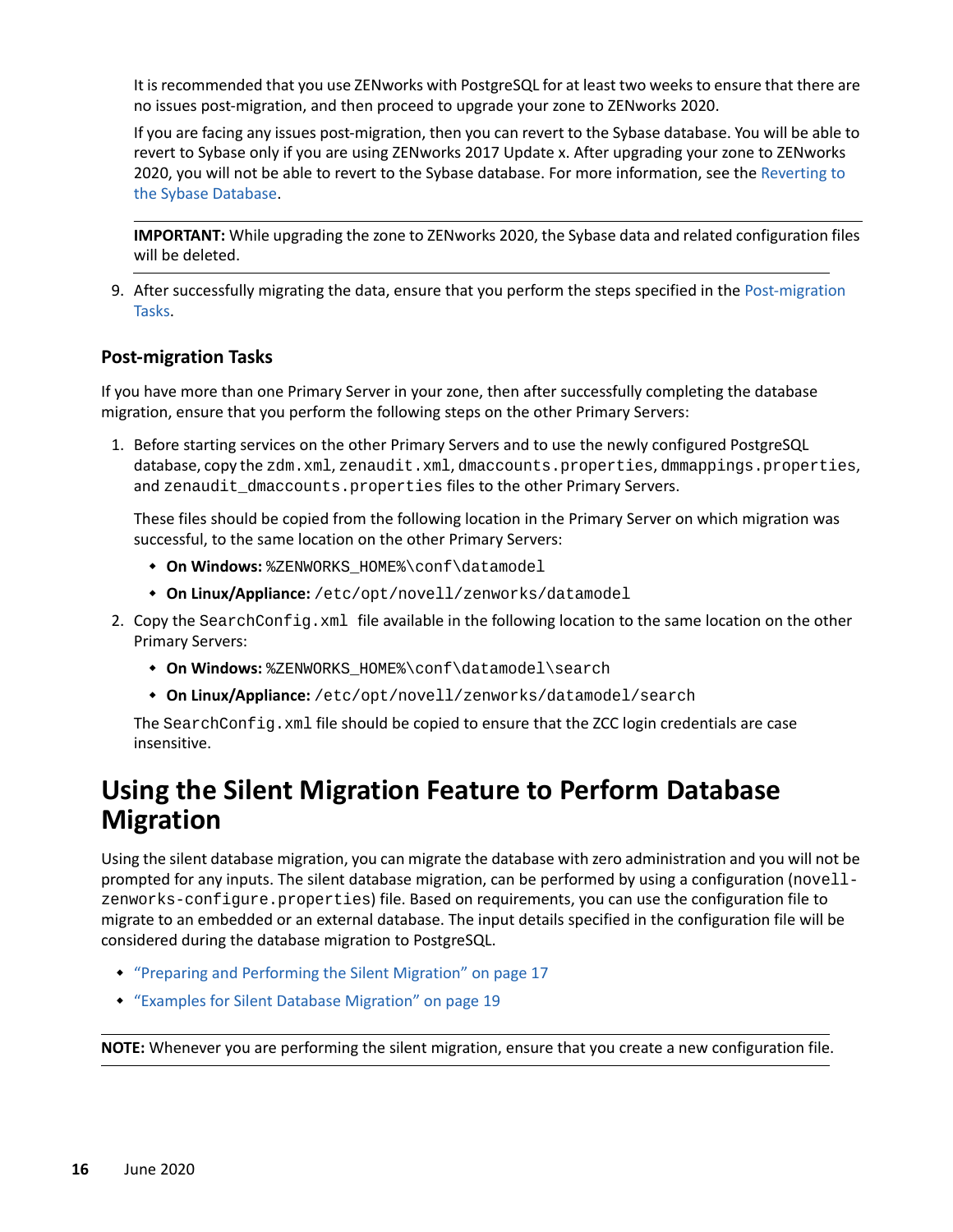# <span id="page-16-0"></span>**Preparing and Performing the Silent Migration**

Depending on your target database, refer to any of the following sections to prepare the configuration file:

- ["Preparing the Configuration File for Embedded Database Migration" on page 17](#page-16-1)
- ["Preparing the Configuration File for External Database Migration" on page 17](#page-16-2)
- ["Restart or Resume the Silent Database Migration" on page 19](#page-18-1)

### <span id="page-16-1"></span>**Preparing the Configuration File for Embedded Database Migration**

If you are migrating to an embedded PostgreSQL database, then perform the following steps to prepare the configuration file:

**IMPORTANT:** If any of the specified parameter is invalid or incorrect, then the database migration fails and the database cannot be reverted to the previous version.

- **1** Create a novell-zenworks-configure.properties file and add the following parameters:
	- **zenworks.configure.debug.silent:** To enable the silent database migration, set this parameter to true.
	- **DBMigrateConfigureAction.DB\_MIGRATE\_TYPE:** Specify if you want to migrate the ZENworks database to an embedded or an external database

To migrate to an embedded database, specify **true,false**.

To migrate to an external database, specify **false,true**.

**DBMigrateConfigureAction.AUDIT\_DB\_MIGRATE\_TYPE:** Specify if you want to migrate the Audit database to an embedded or an external database.

To migrate to an embedded database, specify **true,false**.

To migrate to an external database, specify **false,true**.

For additional information, see ["Migrating to the Embedded PostgreSQL Database" on page 5](#page-4-0)

- **2** After updating the file, ensure that you copy the file to the following location:
	- **On Windows:** %ZENWORKS\_HOME%\conf
	- **On Linux/Appliance:** /etc/opt/novell/zenworks
- **3** Initiate the database migration. For more information, see ["Migrating to the Embedded PostgreSQL](#page-4-0)  [Database" on page 5](#page-4-0).

At any point, if the migration is terminated, you have an option to resume the migration from the point where it was halted, or you can restart the migration. For more information see, ["Restart or Resume the Silent](#page-18-1)  [Database Migration" on page 19](#page-18-1)

### <span id="page-16-2"></span>**Preparing the Configuration File for External Database Migration**

If you are migrating to an external PostgreSQL database (ZENworks and Audit), then perform the following steps to prepare the configuration file: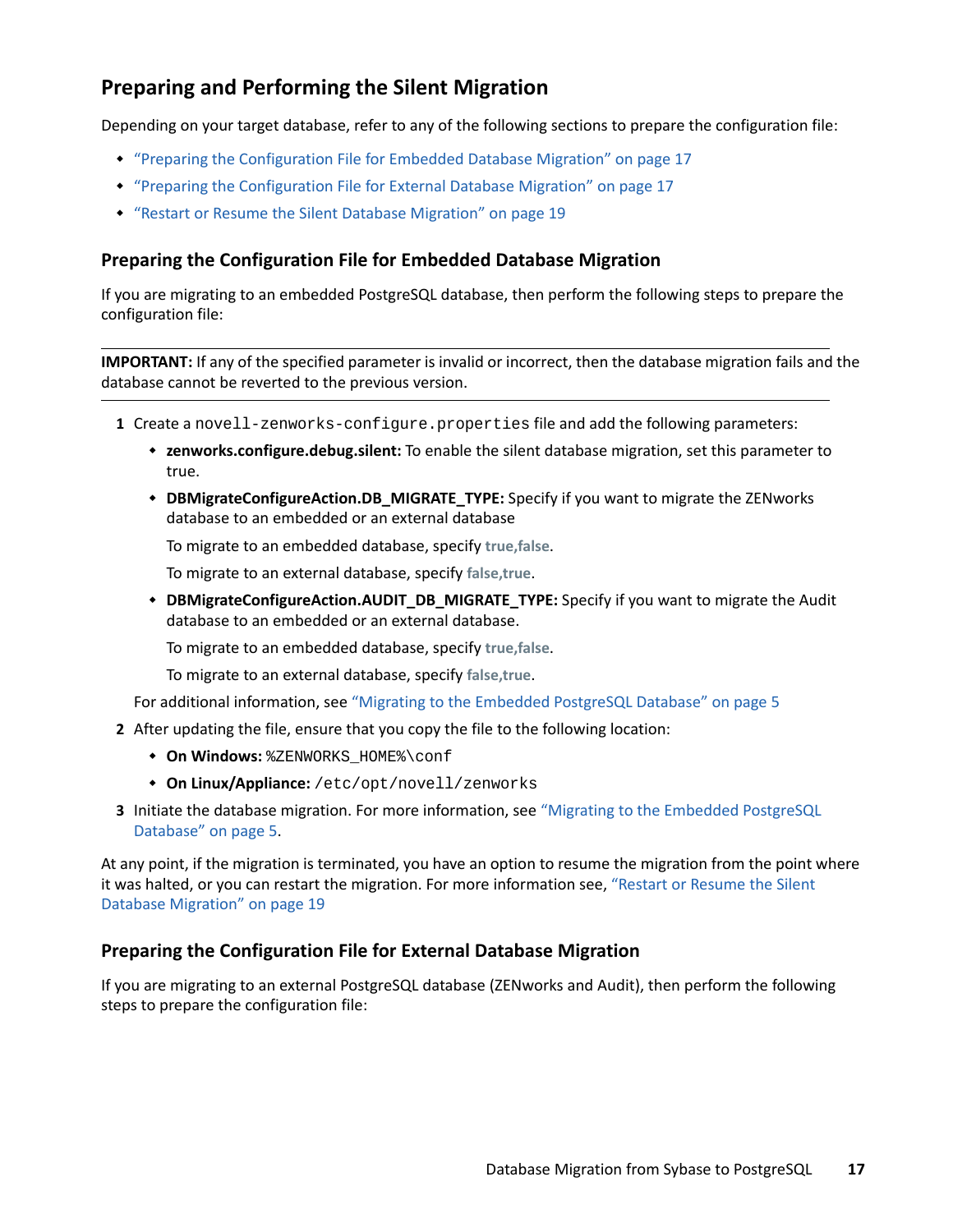**IMPORTANT:** If any of the specified parameter is invalid or incorrect, then the database migration fails and the database cannot be reverted to the previous version.

**1** Create a novell-zenworks-configure.properties file and add the following parameters:

**For ZENworks Database:** For ZENworks database, add the following parameters:

- **zenworks.configure.debug.silent** Set this parameter to true to enable the silent database migration.
- **DBMigrateConfigureAction.DB\_MIGRATE\_TYPE:** Specify if you want to migrate the ZENworks database to an embedded or an external database

To migrate to an external database, specify **false,true**.

To migrate to an embedded database, specify **true,false**.

- **DBMigrateConfigureAction.DB\_MIGRATE\_SERVER\_ADDRESS:** Specify the IP address of the external database server.
- **DBMigrateConfigureAction.DB\_MIGRATE\_SERVER\_PORT:** Specify the port number used by the external database server.
- **DBMigrateConfigureAction.DB\_MIGRATE\_ADMIN\_USER:** Specify the ZENworks database server administrator user name.
- **DBMigrateConfigureAction.DB\_MIGRATE\_ADMIN\_PASSWORD:** Specify the ZENworks database server administrator password.
- **DBMigrateConfigureAction.DB\_MIGRATE\_ACCESS\_USER:** Specify the ZENworks database user name.
- **DBMigrateConfigureAction.DB\_MIGRATE\_ACCESS\_PASSWORD:** Specify the ZENworks database password.
- **DBMigrateConfigureAction.DB\_MIGRATE\_DB\_NAME:** Specify the name of the database.
- **DBMigrateConfigureAction.CREATE\_NEW\_EXTERNAL\_DATABASE:** Specify true you want to create a new database, else specify false.

**For Audit Database:** For audit database, add the following parameters:

 **DBMigrateConfigureAction.AUDIT\_DB\_MIGRATE\_TYPE:** Specify if you want to migrate the Audit database to an embedded or an external database

To migrate to an external database, specify **false,true**.

To migrate to an embedded database, specify **true,false**.

- **DBMigrateConfigureAction.AUDIT\_DB\_MIGRATE\_SERVER\_ADDRESS:** Specify the IP address of the external database server.
- **DBMigrateConfigureAction.AUDIT\_DB\_MIGRATE\_SERVER\_PORT:** Specify the port number used by the external database server.
- **DBMigrateConfigureAction.AUDIT\_DB\_MIGRATE\_ADMIN\_USER:** Specify the ZENworks Audit database server administrator user name.
- **DBMigrateConfigureAction.AUDIT\_DB\_MIGRATE\_ADMIN\_PASSWORD:** Specify the ZENworks Audit database server administrator password.
- **DBMigrateConfigureAction.AUDIT\_DB\_MIGRATE\_ACCESS\_USER:** Specify the ZENworks Audit database user name.
- **DBMigrateConfigureAction.AUDIT\_DB\_MIGRATE\_ACCESS\_PASSWORD:** Specify the ZENworks Audit database password.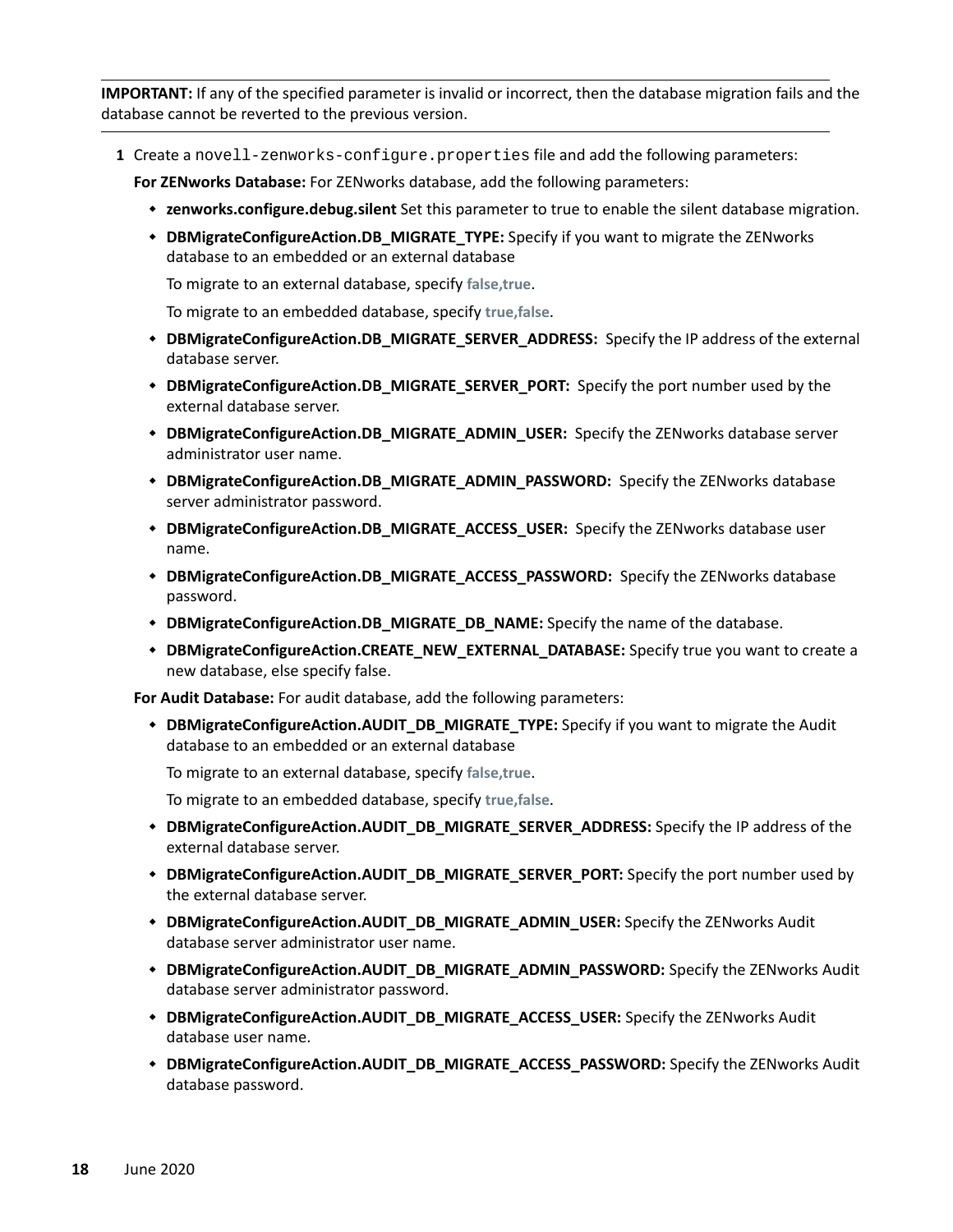- **DBMigrateConfigureAction.AUDIT\_DB\_MIGRATE\_DB\_NAME:** Specify the name of the database.
- **DBMigrateConfigureAction.CREATE\_NEW\_EXTERNAL\_AUDIT\_DATABASE:** Specify true if you want to create a new database, else specify false.

For additional information, see ["Migrating to the External PostgreSQL Database" on page 10](#page-9-0)

- **2** After updating the file, ensure that you copy the file to the following location:
	- **On Windows:** %ZENWORKS\_HOME%\conf
	- **On Linux/Appliance:** /etc/opt/novell/zenworks
- **3** Initiate the database migration. For more information, see ["Migrating to the External PostgreSQL](#page-9-0)  [Database" on page 10.](#page-9-0)

At any point, if the migration is terminated, you have an option to resume the migration from the point where it was halted, or you can restart the migration. For more information see, ["Restart or Resume the Silent](#page-18-1)  [Database Migration" on page 19](#page-18-1)

### <span id="page-18-1"></span>**Restart or Resume the Silent Database Migration**

To restart or resume the database migration, add the

DBMigrateConfigureAction.DB\_MIGRATE\_RESTART\_OR\_RESUME parameter along with the other parameters mentioned in above sections, and then re-initiate the migration.

- $\bullet$  To restart the migration, specify DBMigrateConfigureAction.DB\_MIGRATE\_RESTART\_OR\_RESUME=**true,false**
- To resume the migration, specify DBMigrateConfigureAction.DB\_MIGRATE\_RESTART\_OR\_RESUME=**false,true**

For additional information, see ["Examples for Silent Database Migration" on page 19](#page-18-0)

### <span id="page-18-0"></span>**Examples for Silent Database Migration**

- ["Embedded PostgreSQL Database Migration" on page 19](#page-18-2)
- ["External PostgreSQL Database Migration" on page 19](#page-18-3)
- ["Restarting the PostgreSQL Database" on page 20](#page-19-1)
- ["Resuming the PostgreSQL Database Migration" on page 20](#page-19-2)

### <span id="page-18-2"></span>**Embedded PostgreSQL Database Migration**

In this example, both ZENworks and Audit databases are migrated to an embedded PostgreSQL database.

- **zenworks.configure.debug.silent= true**
- **DBMigrateConfigureAction.DB\_MIGRATE\_TYPE= true,false**
- **DBMigrateConfigureAction.AUDIT\_DB\_MIGRATE\_TYPE= true,false**

### <span id="page-18-3"></span>**External PostgreSQL Database Migration**

In this example, both ZENworks and Audit databases are migrated to an external PostgreSQL database.

For ZENworks Database:

**zenworks.configure.debug.silent= true**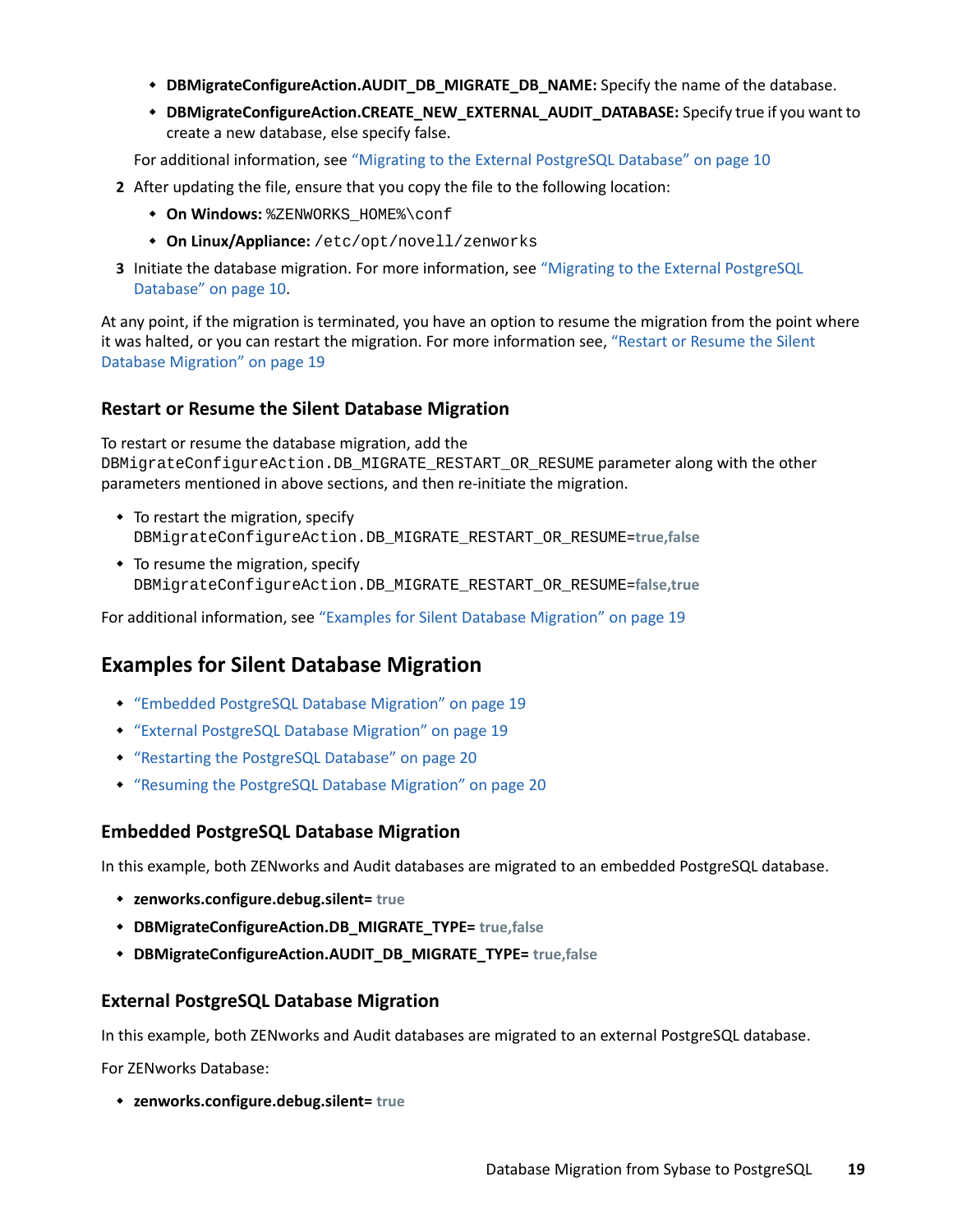- **DBMigrateConfigureAction.DB\_MIGRATE\_TYPE= false,true**
- **DBMigrateConfigureAction.DB\_MIGRATE\_SERVER\_ADDRESS=** 10.71.68.129
- **DBMigrateConfigureAction.DB\_MIGRATE\_SERVER\_PORT=** 54327
- **DBMigrateConfigureAction.DB\_MIGRATE\_ADMIN\_USER=** postgres
- **DBMigrateConfigureAction.DB\_MIGRATE\_ADMIN\_PASSWORD=** password123
- **DBMigrateConfigureAction.DB\_MIGRATE\_ACCESS\_USER=** zuser
- **DBMigrateConfigureAction.DB\_MIGRATE\_ACCESS\_PASSWORD=** password123
- **DBMigrateConfigureAction.DB\_MIGRATE\_DB\_NAME=** zendb
- **DBMigrateConfigureAction.CREATE\_NEW\_EXTERNAL\_DATABASE=** true

For Audit database:

- **DBMigrateConfigureAction.AUDIT\_DB\_MIGRATE\_TYPE= false,true**
- **DBMigrateConfigureAction.AUDIT\_DB\_MIGRATE\_SERVER\_ADDRESS=** 10.71.68.129
- **DBMigrateConfigureAction.AUDIT\_DB\_MIGRATE\_SERVER\_PORT=** 54327
- **DBMigrateConfigureAction.AUDIT\_DB\_MIGRATE\_ADMIN\_USER=** postgres
- **DBMigrateConfigureAction.AUDIT\_DB\_MIGRATE\_ADMIN\_PASSWORD=** password123
- **DBMigrateConfigureAction.AUDIT\_DB\_MIGRATE\_ACCESS\_USER=** audituser
- **DBMigrateConfigureAction.AUDIT\_DB\_MIGRATE\_ACCESS\_PASSWORD=** password123
- **DBMigrateConfigureAction.AUDIT\_DB\_MIGRATE\_DB\_NAME=** zenauditdb
- **DBMigrateConfigureAction.CREATE\_NEW\_EXTERNAL\_AUDIT\_DATABASE:** true

### <span id="page-19-1"></span>**Restarting the PostgreSQL Database**

To restart the database migration, the configuration file should include the following parameter along with the other parameters: DBMigrateConfigureAction.DB\_MIGRATE\_RESTART\_OR\_RESUME=**true,false**

### <span id="page-19-2"></span>**Resuming the PostgreSQL Database Migration**

If the database migration was terminated, then to resume the database migration, the configuration file should include the following parameter:

To resume the migration, specify DBMigrateConfigureAction.DB\_MIGRATE\_RESTART\_OR\_RESUME=**false,true**

# <span id="page-19-0"></span>**Installing PostgreSQL**

This section provides information on installing PostgreSQL on both Windows and Linux devices.

- ["Installing PostgreSQL on Windows" on page 21](#page-20-0)
- ["Installing PostgreSQL on Linux" on page 24](#page-23-0)

**NOTE:** If you are already using the OEM PostgreSQL, then you can migrate the data from OEM PostgreSQL to an External database. For more information, see [Migrating the OEM PostgreSQL Database to an External](https://www.novell.com/documentation/zenworks-2020-update-2/pdfdoc/zen_sys_db_mgmt/zen_sys_db_mgmt.pdf#t4bhxnrs8y1a)  [PostgreSQL Database](https://www.novell.com/documentation/zenworks-2020-update-2/pdfdoc/zen_sys_db_mgmt/zen_sys_db_mgmt.pdf#t4bhxnrs8y1a) in the [ZENworks Database Management Reference.](https://www.novell.com/documentation/zenworks-2020-update-2/pdfdoc/zen_sys_db_mgmt/zen_sys_db_mgmt.pdf#bookinfo)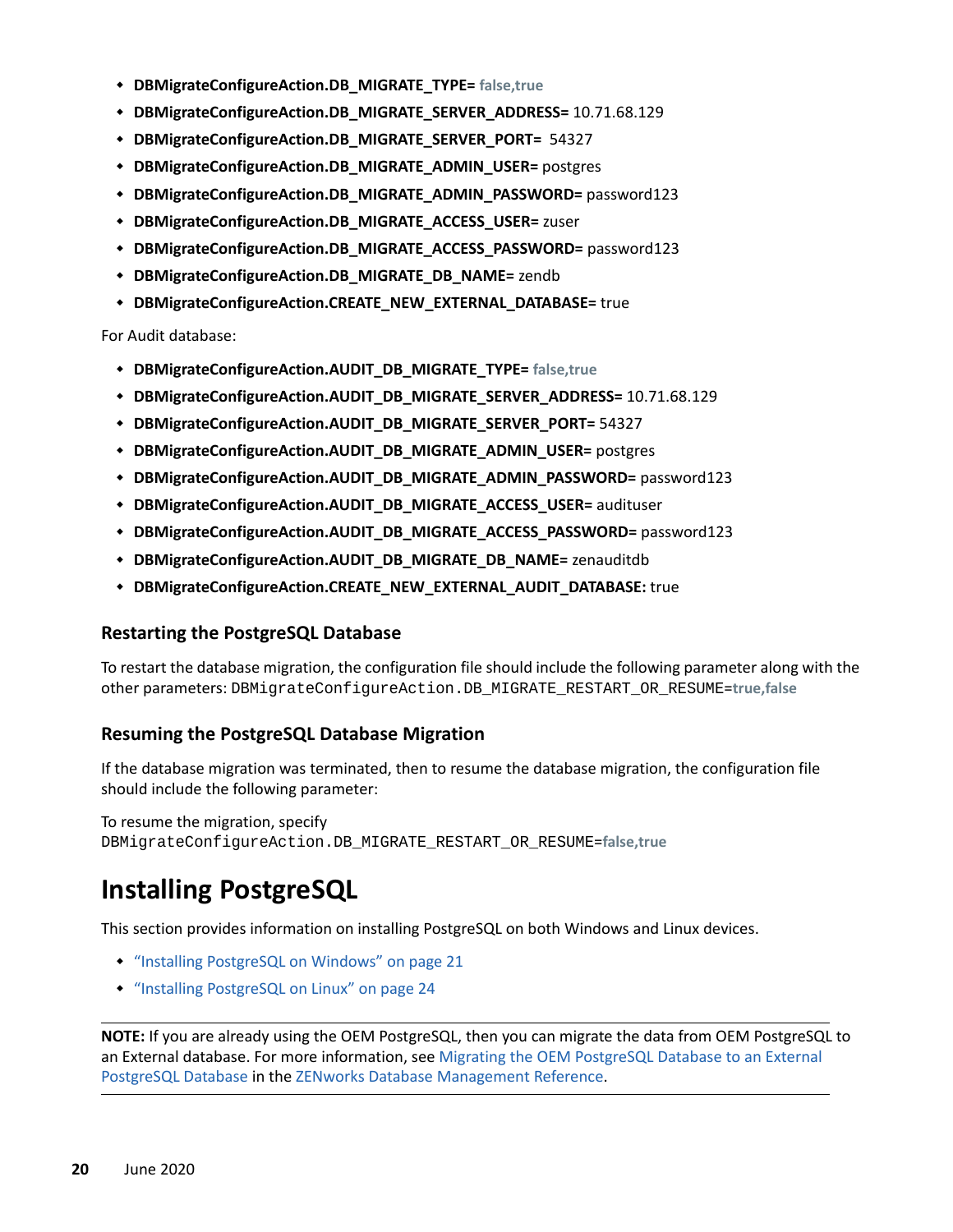**IMPORTANT:** If you are installing a PostgreSQL version higher than 11.4, then ensure that you perform the following steps before initiating the migration:

- 1. Create a db-version.properties file.
- 2. Add *db-version=<installed\_postgresql\_version>*, and then save the file.
	- For example: If you are using 11.6 version, then add *db-version=11.6*
- 3. After updating the file, copy the file to the following location, and then initiate the database migration.
	- **On Windows:** %ZENWORKS\_HOME%/bin/
	- **On Linux/Appliance:** /opt/novell/zenworks/bin/

### <span id="page-20-0"></span>**Installing PostgreSQL on Windows**

Download and install the required version of PostgreSQL.

The PostgreSQL can be downloaded from [PostgreSQL for Windows](https://www.postgresql.org/download/windows/) (https://www.postgresql.org/download/ windows/).

**NOTE:** Depending on the ZENworks version, download and install the supported version of PostgreSQL. For more information on supported versions, see the following table:

| <b>ZENworks Version</b> | <b>Supported PostgreSQL Version</b>        |
|-------------------------|--------------------------------------------|
| 2017 Update 4           | PostgreSQL 9.x, 10.x or 11.x (Except 11.2) |
|                         | 11.4 is the recommended version            |
| 2017 Update 3           | PostgreSQL 9.x or 10.x                     |
| 2017 Update 2           | PostgreSQL 9.x                             |
| 2017 Update 1           | PostgreSQL 9.x                             |
| 2017                    | PostgreSQL 9.x                             |

For more information, see System Requirements in ZENworks 2017 (https://www.novell.com/documentation/ zenworks2017/) or ZENworks 2020 (https://www.novell.com/documentation/zenworks-2020/) documentation page.

After installing PostgreSQL, continue with the steps specified in the [Preparing the External PostgreSQL](#page-9-1)  [Database](#page-9-1) section.

### **Example: Installing PostgreSQL 9.6 on Windows**

To install PostgreSQL 9.6 on a Windows device, perform the following steps:

- 1. After downloading the PostgreSQL 9.6 binary package, double click the downloaded installer file (PostgreSQL 9.6). An installation wizard is displayed, which guides you through multiple steps involved in installing the PostgreSQL database.
- 2. Click Next.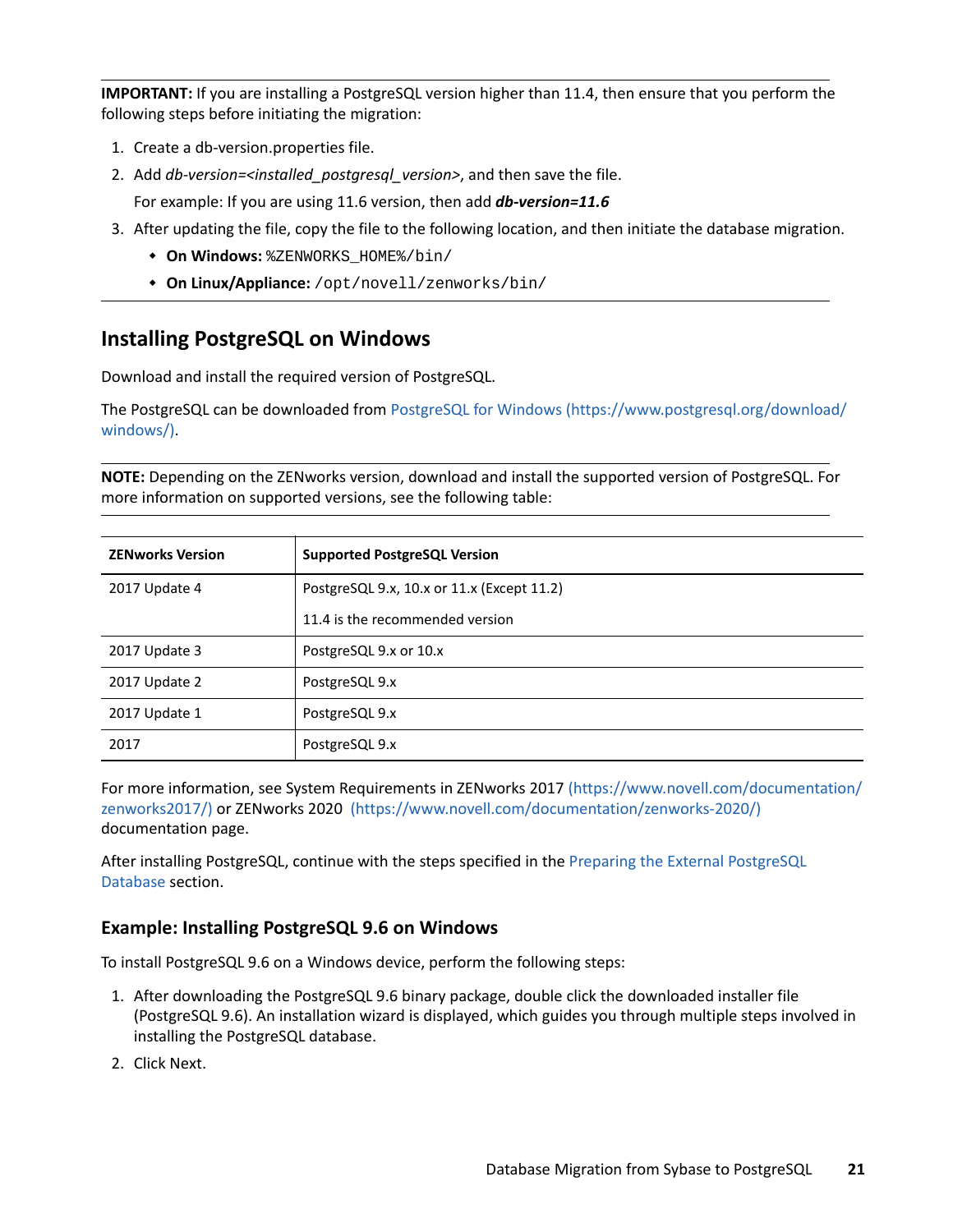| 割                               | Setup                                                         | x<br>o |
|---------------------------------|---------------------------------------------------------------|--------|
| Packaged by:<br><b>POSTGRES</b> | Setup - PostgreSQL<br>Welcome to the PostgreSQL Setup Wizard. |        |
| PostgreSQL                      |                                                               |        |
|                                 |                                                               |        |
|                                 |                                                               |        |
|                                 | $Back$<br>Next                                                | Cancel |

- 3. Specify the installation directory where the PostgreSQL should be installed, and then click Next.
- 4. Select a directory in which the PostgreSQL data should be stored.

It is recommended to use the default directory.

| ÷                     | Setup                                                                                                          |           |        | ×<br>▫ |
|-----------------------|----------------------------------------------------------------------------------------------------------------|-----------|--------|--------|
| <b>Data Directory</b> |                                                                                                                |           |        |        |
|                       | Please select a directory under which to store your data.<br>Data Directory: Program Files PostgreSQL\9.6\data | <b>RO</b> |        |        |
|                       |                                                                                                                |           |        |        |
|                       |                                                                                                                |           |        |        |
|                       |                                                                                                                |           |        |        |
|                       |                                                                                                                |           |        |        |
|                       |                                                                                                                |           |        |        |
| InstallBuilder        |                                                                                                                | $<$ Back  | Next > | Cancel |

5. Specify the password for the database superuser (postgres), and then click Next.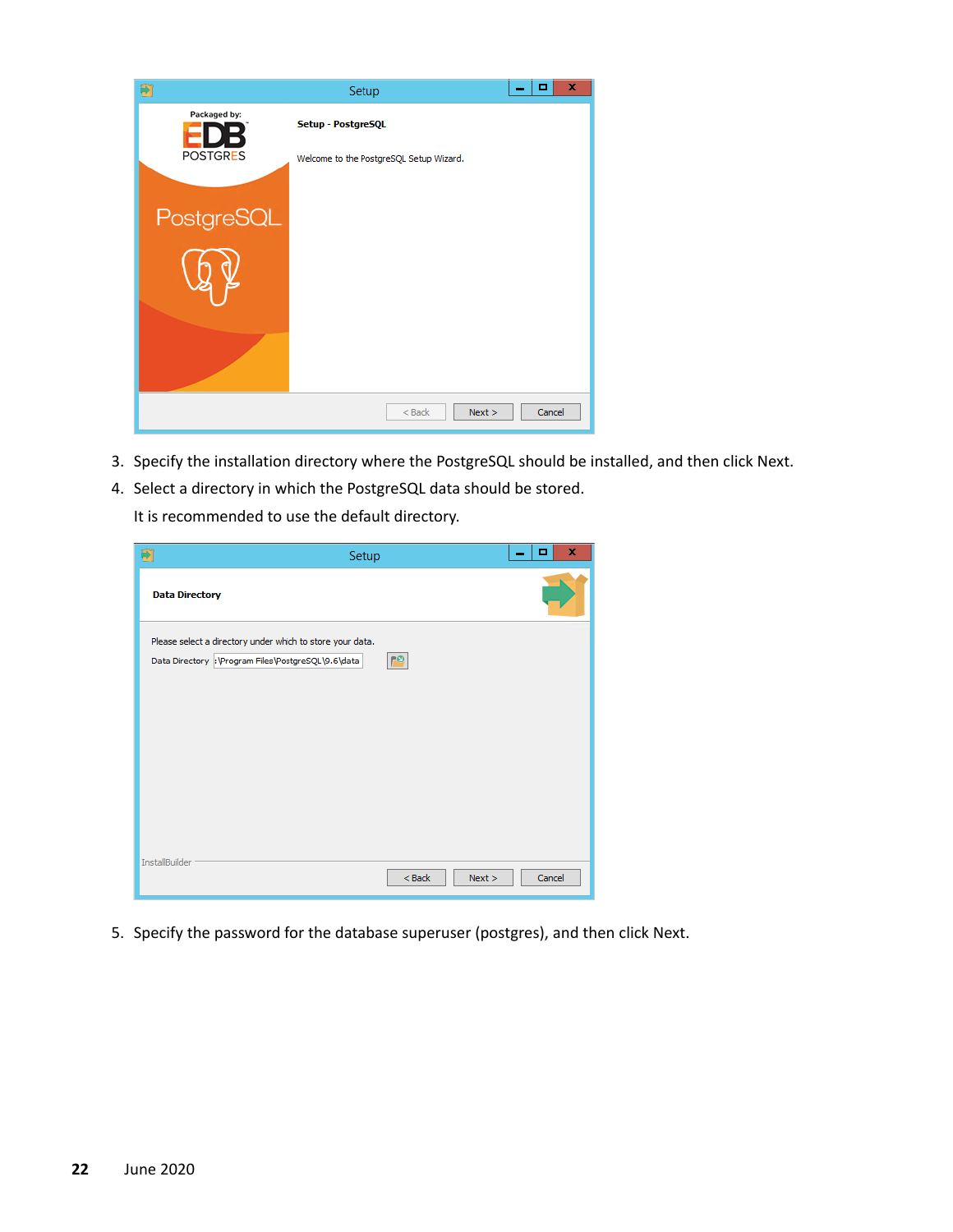| ÷                           | Setup                                                                | x<br>▫ |
|-----------------------------|----------------------------------------------------------------------|--------|
| <b>Password</b>             |                                                                      |        |
| Password<br>Retype password | Please provide a password for the database superuser (postgres).<br> |        |
| InstallBuilder              | $<$ Back<br>Next >                                                   | Cancel |

6. Specify the port for PostgreSQL. By default ZENworks uses 54327 as the post. If required, you can use a different port number.

**NOTE:** By default, PostgreSQL uses the port 5432. However, in ZENworks 54327 is used as the default port for PostgreSQL. You can change the default port number if there is a conflict. However, you must ensure that the PostgreSQL port is opened in Firewall, so that the Primary Servers can talk to the database.

- 7. Select the default locale used by the database, and then click Next.
- 8. Click Next to start PostgreSQL installation.

| Ð                 | Setup                                                                | ×<br>о                                       |
|-------------------|----------------------------------------------------------------------|----------------------------------------------|
| <b>Installing</b> |                                                                      |                                              |
|                   | Please wait while Setup installs PostgreSQL on your computer.        |                                              |
|                   | Installing                                                           |                                              |
|                   | Unpacking C:\Program []ser\server_groups\servers\model_validation.js |                                              |
|                   |                                                                      |                                              |
|                   |                                                                      |                                              |
|                   |                                                                      |                                              |
|                   |                                                                      |                                              |
|                   |                                                                      |                                              |
|                   |                                                                      |                                              |
|                   |                                                                      |                                              |
|                   |                                                                      |                                              |
|                   |                                                                      |                                              |
|                   |                                                                      |                                              |
| InstallBuilder    | $<$ Back<br>Next                                                     | ,,,,,,,,,,,,,,,,,,,,,,,,,,,,,,,,,,<br>Cancel |
|                   |                                                                      |                                              |

9. Click Finish to complete the installation.

If required, you can install Stack Builder by selecting the check box.

10. Continue with the steps specified in the [Preparing the External PostgreSQL Database](#page-9-1) section.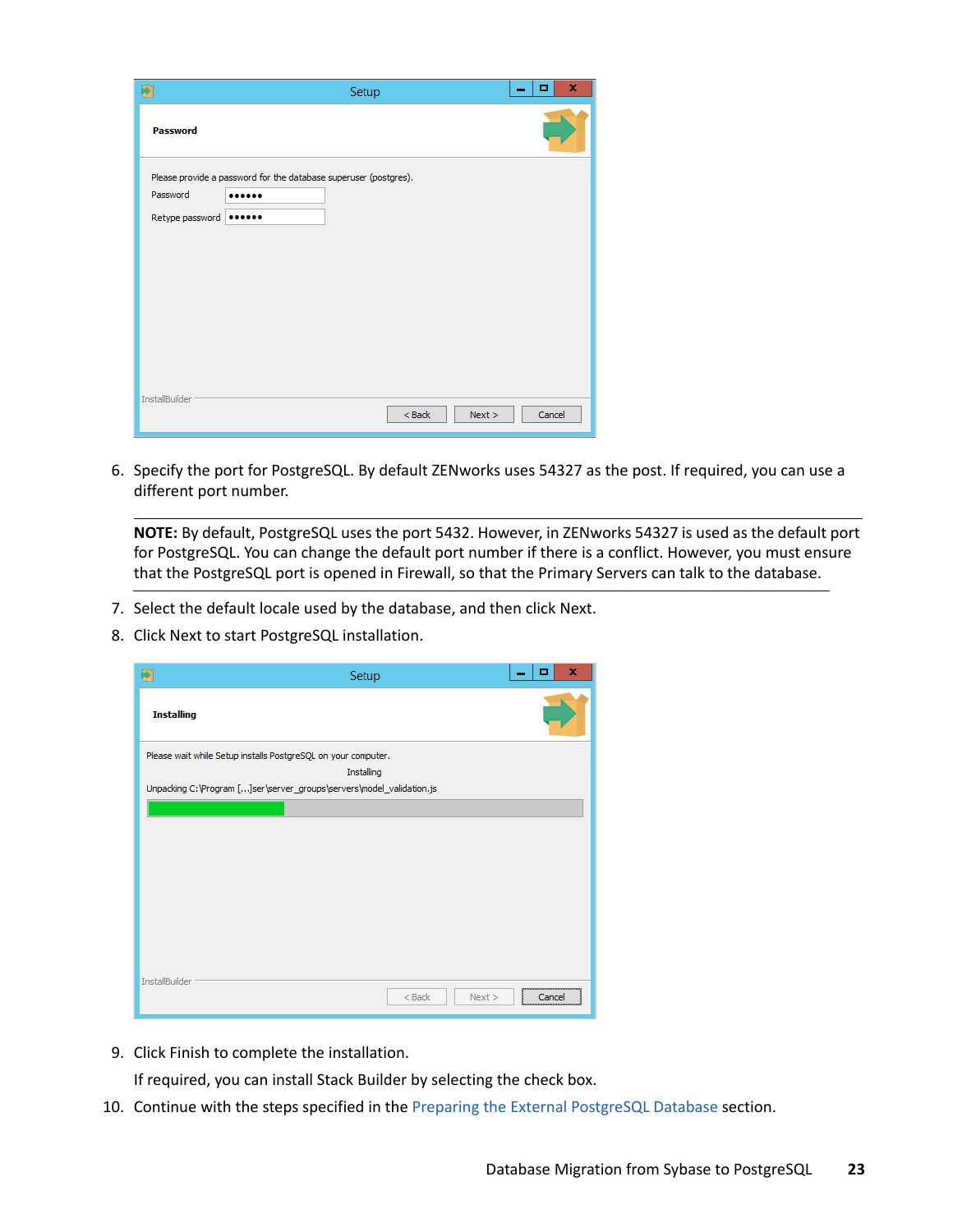### <span id="page-23-0"></span>**Installing PostgreSQL on Linux**

Download and install the required version of PostgreSQL.

The PostgreSQL can be downloaded from [PostgreSQL for Linux](https://www.postgresql.org/download/) (https://www.postgresql.org/download/).

**NOTE:** The link redirects to an external site that is subject to change without prior notice.

Before installing PostgreSQL on a SLES device, ensure that the PostgreSQL version is supported on the SLES version installed on the device.

**NOTE:** At the time when this document was updated, we were unable to install the latest version of PostgreSQL (11.6) on SLES 12 SP3 devices.

Depending on the ZENworks version, download and install the supported version of PostgreSQL. For more information on supported versions, see the following table:

| <b>ZENworks Version</b> | <b>Supported PostgreSQL Version</b>        |
|-------------------------|--------------------------------------------|
| 2017 Update 4           | PostgreSQL 9.x, 10.x or 11.x (Except 11.2) |
|                         | 11.4 is the recommended version            |
| 2017 Update 3           | PostgreSQL 9.x or 10.x                     |
| 2017 Update 2           | PostgreSQL 9.x                             |
| 2017 Update 1           | PostgreSQL 9.x                             |
| 2017                    | PostgreSQL 9.x                             |

For more information, see System Requirements in ZENworks 2017 (https://www.novell.com/documentation/ zenworks2017/) or ZENworks 2020 (https://www.novell.com/documentation/zenworks-2020/) documentation page.

After installing PostgreSQL, continue with the steps specified in the [Preparing the External PostgreSQL](#page-9-1)  [Database](#page-9-1) section.

### **Example: Installing PostgreSQL 11 on a SLES 12 SP4 Device**

Following is an example to install PostgreSQL 11.6 on a SLES 12 SP4 device.

**NOTE:** At the time when this document was updated, the following installation steps were tested and documented. However, depending on PostgreSQL, the following steps might change without prior notice. Hence, it is recommended that you go through the PostgreSQL documentation before installing PostgreSQL on any supported platform.

- 1. Open the Terminal as a root user.
- 2. Add the PostgreSQL 11 repository by running the following command:

```
zypper addrepo https://download.postgresql.org/pub/repos/zypp/repo/pgdg-sles-
11.repo
```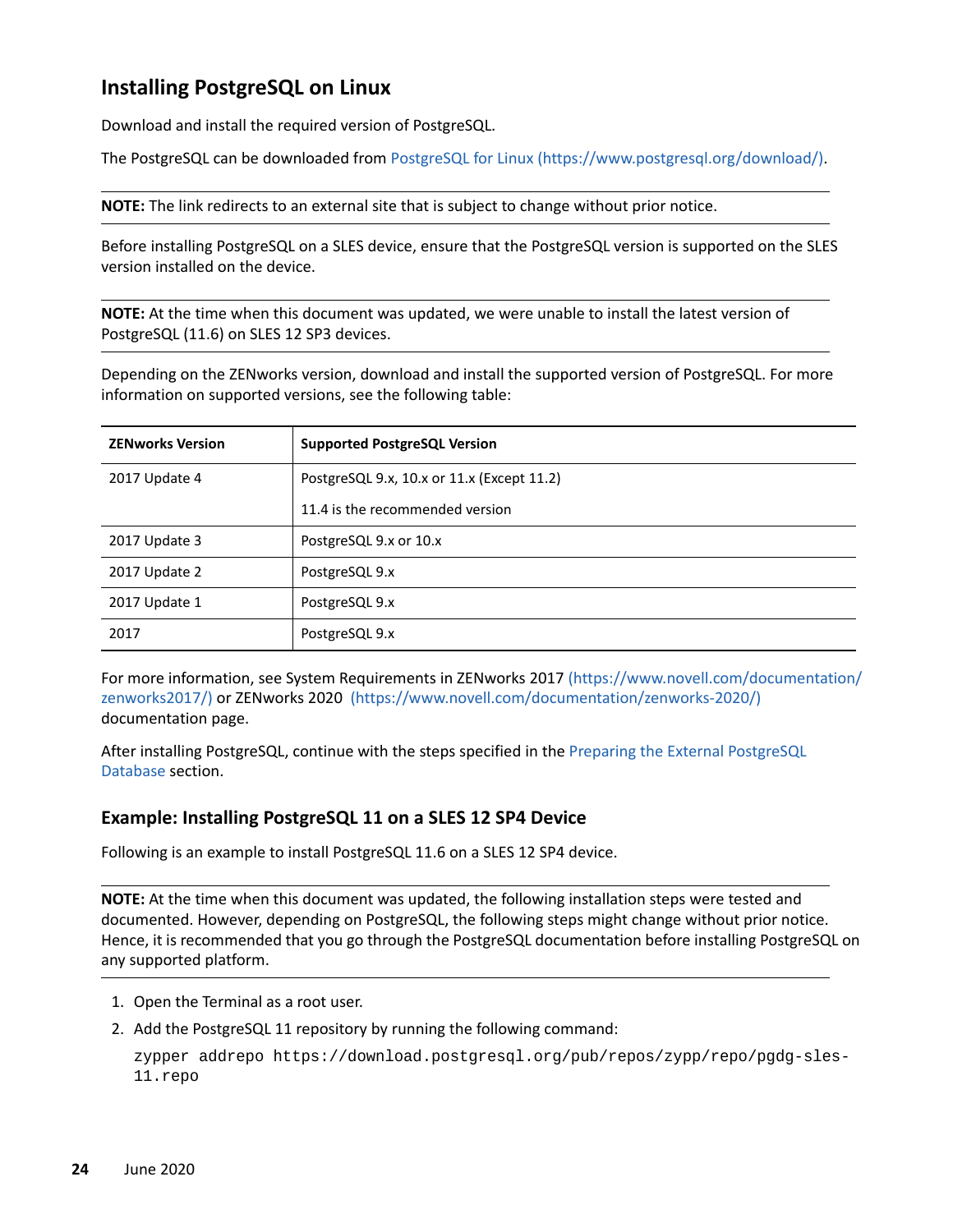**NOTE:** The repo location is from an external site that is subject to change without prior notice.

- 3. To refresh the repositories, run zypper refresh.
- 4. After repo refresh, install the PostgreSQL database by running the zypper install postgresgl11server command.

Ensure that you install all the dependent packages.

5. Initialize the database by running the following command:

/usr/pgsql-11/bin/postgresql-11-setup initdb

If database is not initialized, then folders required to store the data are not created.

- 6. After initializing the database, enable the PostgreSQL database by running the systemctl enable postgresql-11.service command.
- 7. Start the PostgreSQL service by running the systemctl start postgresql-11. service command.
- 8. Continue with the steps specified in the [Preparing the External PostgreSQL Database](#page-9-1) section.

# <span id="page-24-1"></span>**Verifying the Database Migration**

To verify whether the database migration was successful or not, perform any of the following:

 Log into ZCC, check the ZENworks Database Type in the Diagnostics page. If the type is PostgreSQL, then the migration is successful. If the type is other than PostgreSQL (ZENworks or Audit), then the migration has failed.

|        | <b>ZENworks Databases</b> |                  |                   |         |           | 63 |
|--------|---------------------------|------------------|-------------------|---------|-----------|----|
|        |                           |                  |                   |         |           |    |
| Status | Database Size             | Host             | Type              | Version | Schema    |    |
| ø      | 26.MB                     | 164.99.138.97    | <b>PostereSOL</b> | 11.4    | Audit     |    |
| ø      | 376 MB                    | 164, 99, 138, 97 | PostgreSQL        | 11.4    | ZENvorles |    |

- Check the novell-zenworks-migration. log file available in the following location:
	- **On Windows:** %ZENWORKS\_HOME%\logs\migration
	- **On Linux/Appliance:** /var/opt/novell/log/zenworks/migration
- (Conditional) If you are using 3.0 (db-migration-tool-3.0.zip) or higher version, then check the log files available in the following location:

This is a consolidated file that includes ZDC, migration and data validation logs. Click Download All to download the log files in the ZIP format.

- **On Windows:** %ZENWORKS\_HOME%\logs\migration\logviewer\index.html
- **On Linux/Appliance:** /var/opt/novell/log/zenworks/migration/logviewer/index.html

# <span id="page-24-0"></span>**Reverting to the Sybase Database**

During the database migration, all the Sybase database configuration files are backed-up and while reverting the database, the PostgreSQL database configuration files will be replaced with the Sybase database configuration files.

If the source database is an Embedded Sybase database, then the data is retained even post-migration to enable you to revert to the Sybase database (if required). However, if your zone is upgraded to ZENworks 2020, then the Sybase data will be deleted. Hence, you will not be able to revert to the Sybase database.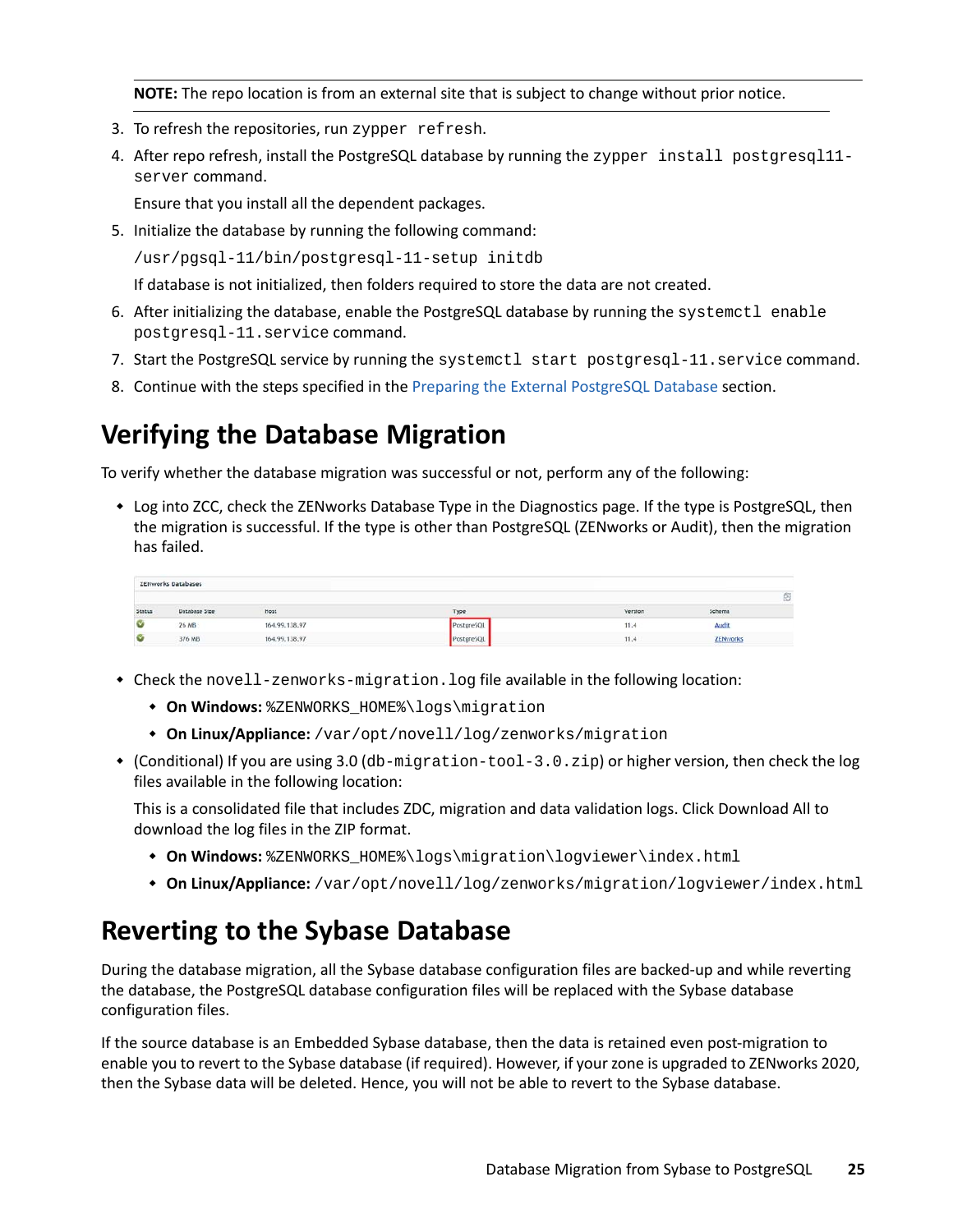**IMPORTANT:** Before reverting the database, ensure that you go through the following instructions:

If the following instructions are not met, then after reverting the database, ZENworks fails to connect to the Sybase database and the Management Zone might not work.

- If the source database was an Embedded Sybase database, ensure that the Sybase data is retained in the same state when the database migration was initiated.
- If the source database was an External Sybase database, ensure that the Sybase database server is retained in the same state when the database migration was initiated, and the Sybase database server is up and running.

The PostgreSQL database can be reverted to the Sybase database using the following command:

novell-zenworks-configure -c RevertDBMigrationConfigureAction

After successfully reverting, the ZENworks zone will point to the Sybase database.

This configure action takes a backup of the PostgreSQL data in the following location:

- **On Windows:** %ZENWORKS\_HOME%\database\pgsql\data.bkp
- **On Linux/Appliance:** /var/opt/novell/pgsql/data.bkp

To revert to the Sybase database, perform the following steps:

1. Stop *novell-zenserver* and *novell-zenloader* services on all the other Primary Servers in your Management Zone.

(conditional) If ZENworks monitor service exists and running, then ensure that the service is also stopped on all the other Primary Servers.

The services can be stopped by using the following command:

novell-zenworks-configure -c Start

2. Run the following command on the device in which the migration was successful.

novell-zenworks-configure -c RevertDBMigrationConfigureAction

3. After completing the revert action, copy the zdm.xml, zenaudit.xml, dmaccounts.properties, dmmappings.properties and zenaudit\_dmaccounts.properties files to other Primary Servers in the zone, so that the zone uses the Sybase database.

These files should be copied from the following location in the Primary Server on which migration was successful, to the same location on the other Primary Servers:

- **On Windows:** %ZENWORKS\_HOME%\conf\datamodel
- **On Linux/Appliance:** /etc/opt/novell/zenworks/datamodel
- 4. (Conditional) If you are using the embedded Sybase, then change the IP address from 127.0.0.1 to the IP address of the Sybase server in the copied zdm. xml and zenaudit. xml files on the other Primary Servers.
- 5. Start the ZENworks services on all the other Primary Servers.

**NOTE:** After successfully reverting the database, the zone rolls back to the state where the migration was initially started. Hence, after successfully reverting to the Sybase database, the data that was captured post-migration is lost.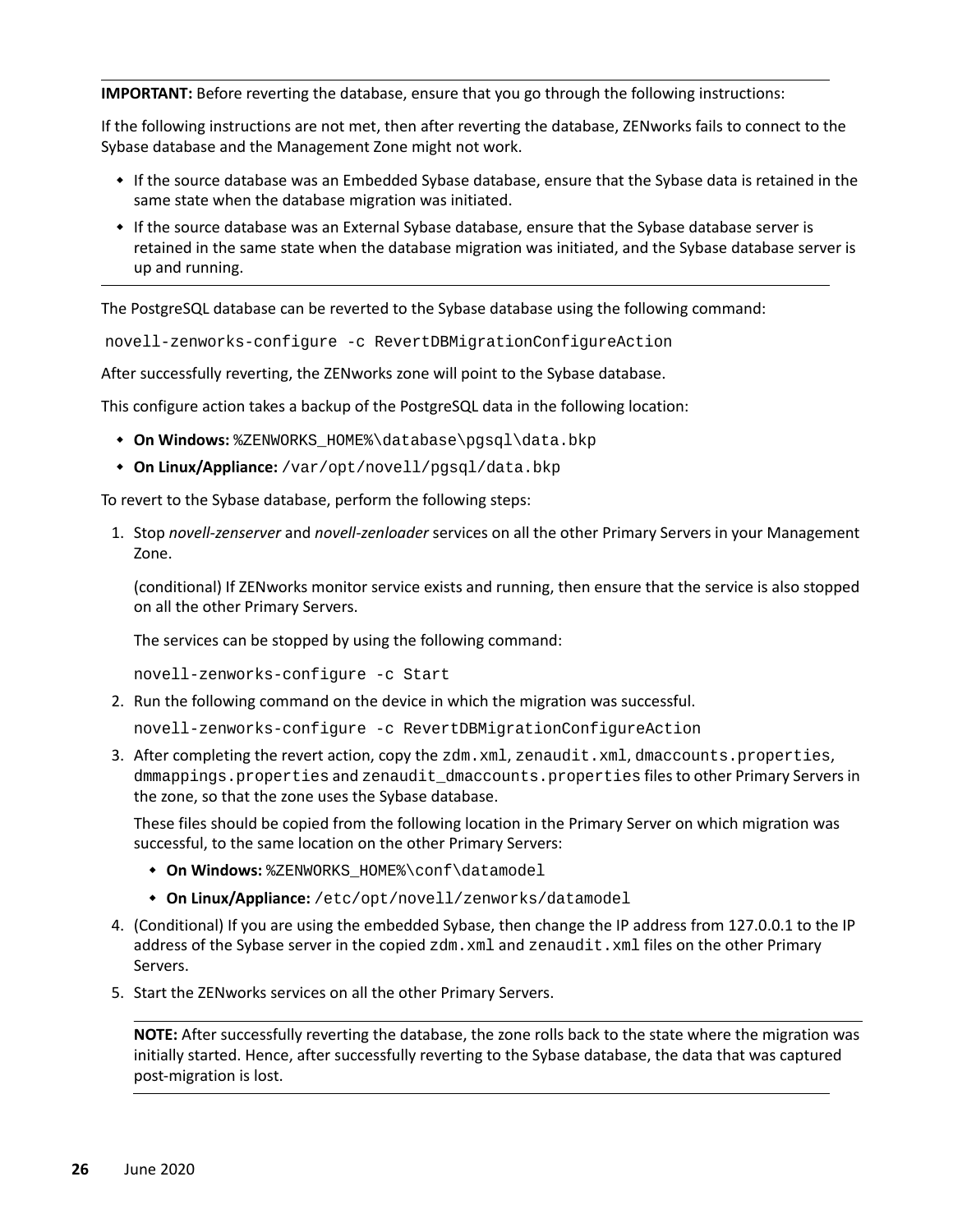# <span id="page-26-0"></span>**Troubleshooting**

This section provides information on issues that you might encounter while using this Migration tool and it also provides information about the ZDC log files that can be accessed to identify if there are any issues with the ZENworks and Audit databases.

- ["ZDC Related Issues" on page 27](#page-26-3)
- ["Migration Related Issues" on page 30](#page-29-0)
- ["Data Validation Issues" on page 33](#page-32-0)
- ["Resuming or Restarting the Database Migration" on page 34](#page-33-0)

### <span id="page-26-3"></span>**ZDC Related Issues**

The ZDC related issues are logged in the ZDC Reports and ZDC\_results.json.

The ZDC Reports are available in the following location:

- **Windows:** %ZENWORKS\_HOME%\logs\migration\zdc\reports
- **Linux/Appliance:** /var/opt/novell/log/zenworks/migration/zdc/reports

The ZDC\_results.json file is available in the following location:

- **Windows:** %ZENWORKS\_HOME%\logs\migration
- **Linux/Appliance:** /var/opt/novell/log/zenworks/migration

### <span id="page-26-2"></span>**Viewing the ZDC Error Report**

When you run the Migration tool, ZDC is launched automatically by the tool. The ZDC verifies the health of the database and if any errors are identified, two folders containing the error reports are created, one for the ZENworks database and another for the Audit database. The folders can be identified by the timestamp of when the Migration tool was run. The folder with latest timestamp is for audit database and the other folder is for ZENworks database.

To view the reports, open the index.html from the timestamp folder available in the following location:

- **Windows:** %ZENWORKS\_HOME%\logs\migration\zdc\reports
- **Linux/Appliance:** /var/opt/novell/log/zenworks/migration/zdc/reports

For troubleshooting the ZDC errors, see [Troubleshooting the ZDC Error](#page-26-1).

### <span id="page-26-1"></span>**Troubleshooting the ZDC Error**

When you run the Migration tool, ZDC is launched automatically by the tool. The ZDC verifies the health of the database, and if any errors are identified, the migration is terminated. This might be due to missing tables, columns and constraints in the Sybase database.

**IMPORTANT:** Ensure that you analyze and rectify the reported errors, if any, on the source database and contact Micro Focus Customer Support before performing the following troubleshooting steps.

### **Troubleshooting:**

To skip the missing objects, perform the following steps: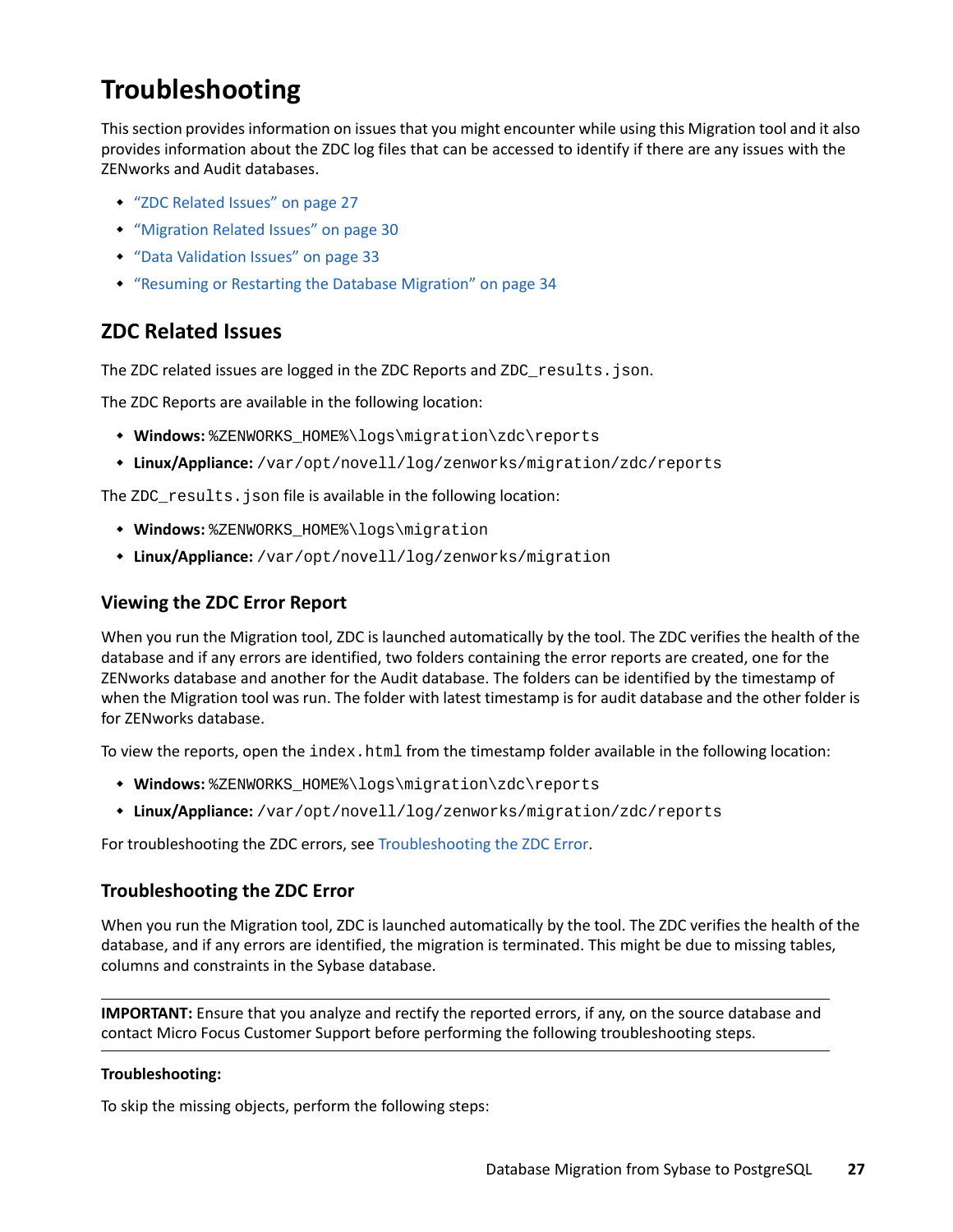**NOTE:** The following steps should be performed only if you are sure that the missing objects can be skipper, else contact the Micro Focus Customer Support.

- 1. Modify the zdc.conf file available in the following location:
	- **Windows:** %ZENWORKS\_HOME%\logs\migration
	- **Linux/Appliance:** /var/opt/novell/log/zenworks/migration

In the zdc.conf file, based on requirement, specify the objects in the respective parameters as shown below table:

| Parameter            | <b>Description</b>                                                                                      |
|----------------------|---------------------------------------------------------------------------------------------------------|
| tables.to.skip=      | Skips the specified tables.                                                                             |
| columns.to.skip=     | Skips the specified columns.                                                                            |
|                      | NOTE: The column names should be specified along with<br>the table name, as shown in the below example. |
|                      | Example: StorageDevicePolicy.portableaccessid                                                           |
|                      | Here, StorageDevicePolicy is the table name and<br>portableaccessid is the column name.                 |
| constraints.to.skip= | Skips the specified constraints.                                                                        |
| triggers.to.skip=    | Skips the specified triggers.                                                                           |
| indices.to.skip=     | Skips the specified indices.                                                                            |

**NOTE:** Multiple values can be specified by using a comma.

2. After modifying the zdc.conf file, restart the database migration.

### **Issues with Indexes, Triggers, Procedures and Views**

**Problem:** The ZDC reports any errors with Indexes, Triggers, Procedures and Views in the existing database. **Solution:** 

**If the ZDC check is performed during migration**, then the ZDC has an intelligence to skip such errors.

### **The expected column length is more than the actual column length**

**Problem:** The ZDC reports that the expected column length is more than the actual column length.

**Solution:** 

**If the ZDC check is performed during migration**, then the ZDC has an intelligence to skip such errors.

For example, in the following image, zAppAssignment the expected size is 255 and actual size is 65. Hence, this inconsistency can be ignored.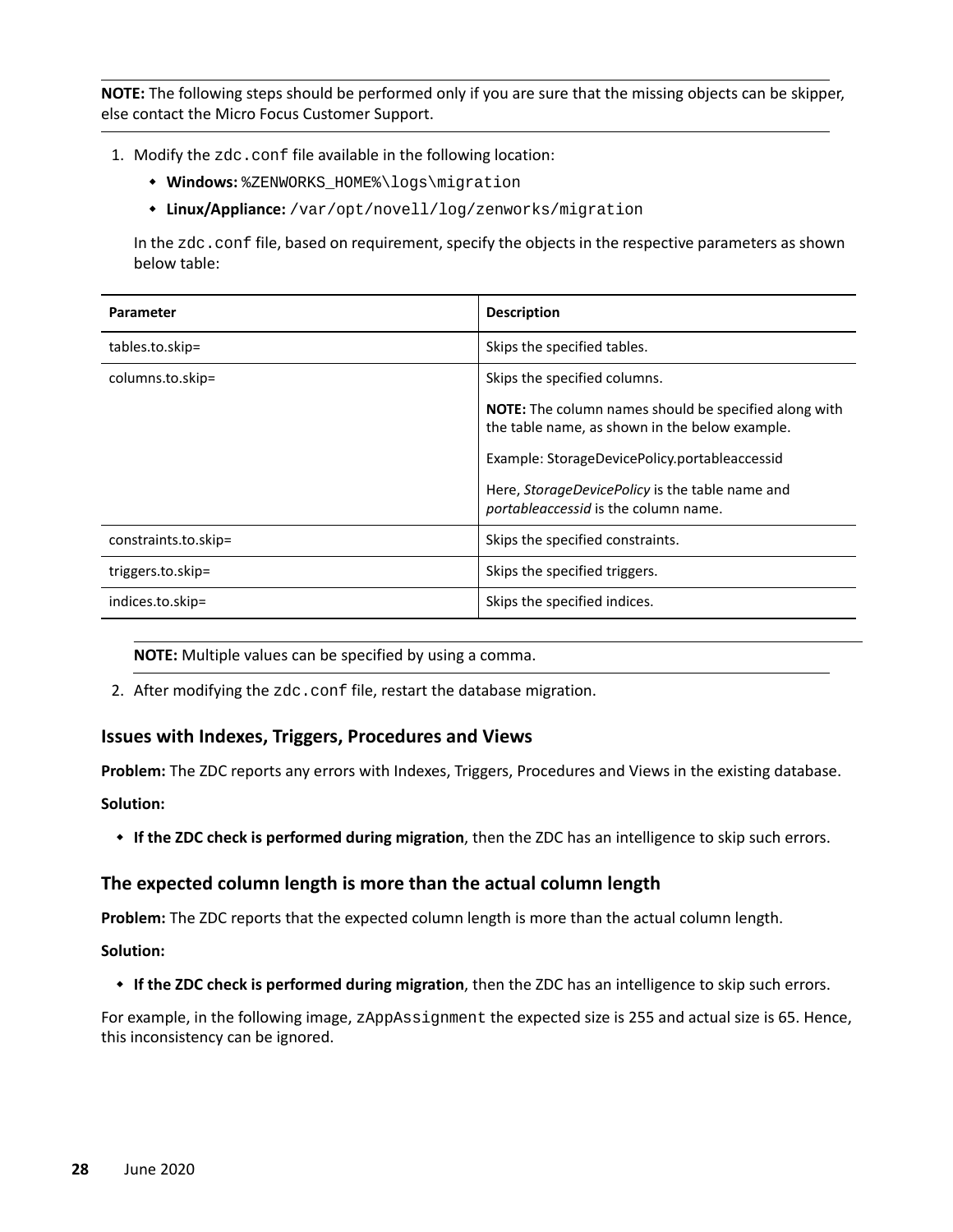|              | Mismatch in table 'zAppAssignment' structure.                            |
|--------------|--------------------------------------------------------------------------|
| <b>ERROR</b> | <b>Object type:</b> [Column], Object name: [UserUID]                     |
|              | Expected: [Name: UserUID, Size: 255, Type: NVARCHAR, Nullable: false]    |
|              | <b>Found:</b> [Name: UserUID, Size: 65, Type: NVARCHAR, Nullable: false] |

**IMPORTANT:** When the actual column length is more than the expected column length, then such inconsistencies **SHOULD NOT** be ignored.

For example, in the following image, for the ZESM\_CertInformation column, the expected length is 255 and actual column length is 2147483647. In such scenarios, the column length parameter should not be ignored.

| <b>ERROR</b> | Mismatch in table 'ZESM CertInformation' structure.                             |
|--------------|---------------------------------------------------------------------------------|
|              | <b>Object type:</b> [Column], Object name: [Password]                           |
|              | Expected: [Name: Password, Size: 255, Type: NVARCHAR, Nullable: true]           |
|              | <b>Found:</b> [Name: Password, Size: 2147483647, Type: UNKNOWN, Nullable: true] |

If the data in such tables are empty, then those entries can be ignored, or please **contact Micro Focus Customer Support** before starting the database migration.

### **The nullability in the actual column is false and the expected column is true**

**Problem:** The ZDC reports that the nullability of actual column is false (i.e. only non-null values can be inserted) and expected nullability for the column is true (i.e. null entries can be inserted).

### **Solution:**

- **If the ZDC check is performed manually**, then this inconsistency can be ignored.
- **If the ZDC check is performed during migration**, then the ZDC has an intelligence to skip such errors.

For example, in the following image, for the zZENObjectDelete\_log column, the expected nullability of the column is true and actual nullability of the column is false. Hence, this inconsistency can be ignored.

|              | Mismatch in table 'zZENObjectDelete log' structure.                          |
|--------------|------------------------------------------------------------------------------|
| <b>ERROR</b> | <b>Object type:</b> [Column], Object name: [table name]                      |
|              | Expected: [Name: table name, Size: 200, Type: NVARCHAR, Nullable: true]      |
|              | <b>Found:</b> [Name: table name, Size: 200, Type: NVARCHAR, Nullable: false] |

**IMPORTANT:** If the nullability of the expected column is false and actual column is true, then such inconsistency **SHOULD NOT** be ignored.

For example, in the following image, the zRestrictionEnforcementState column, the actual column nullability is true and expected column nullablity is false. In such scenarios, the null values cannot be inserted into the columns where nullability is false. Hence, such inconsistency cannot be ignored.

| <b>ERROR</b> | Mismatch in table 'zRestrictionEnforcementState' structure.<br><b>Object type:</b> [Column], Object name: [IsSentToDevice]                           |
|--------------|------------------------------------------------------------------------------------------------------------------------------------------------------|
|              | Expected: [Name: IsSentToDevice, Size: 3, Type: TINY_INT, Nullable: false]<br>Found: [Name: IsSentToDevice, Size: 3, Type: TINY_INT, Nullable: true] |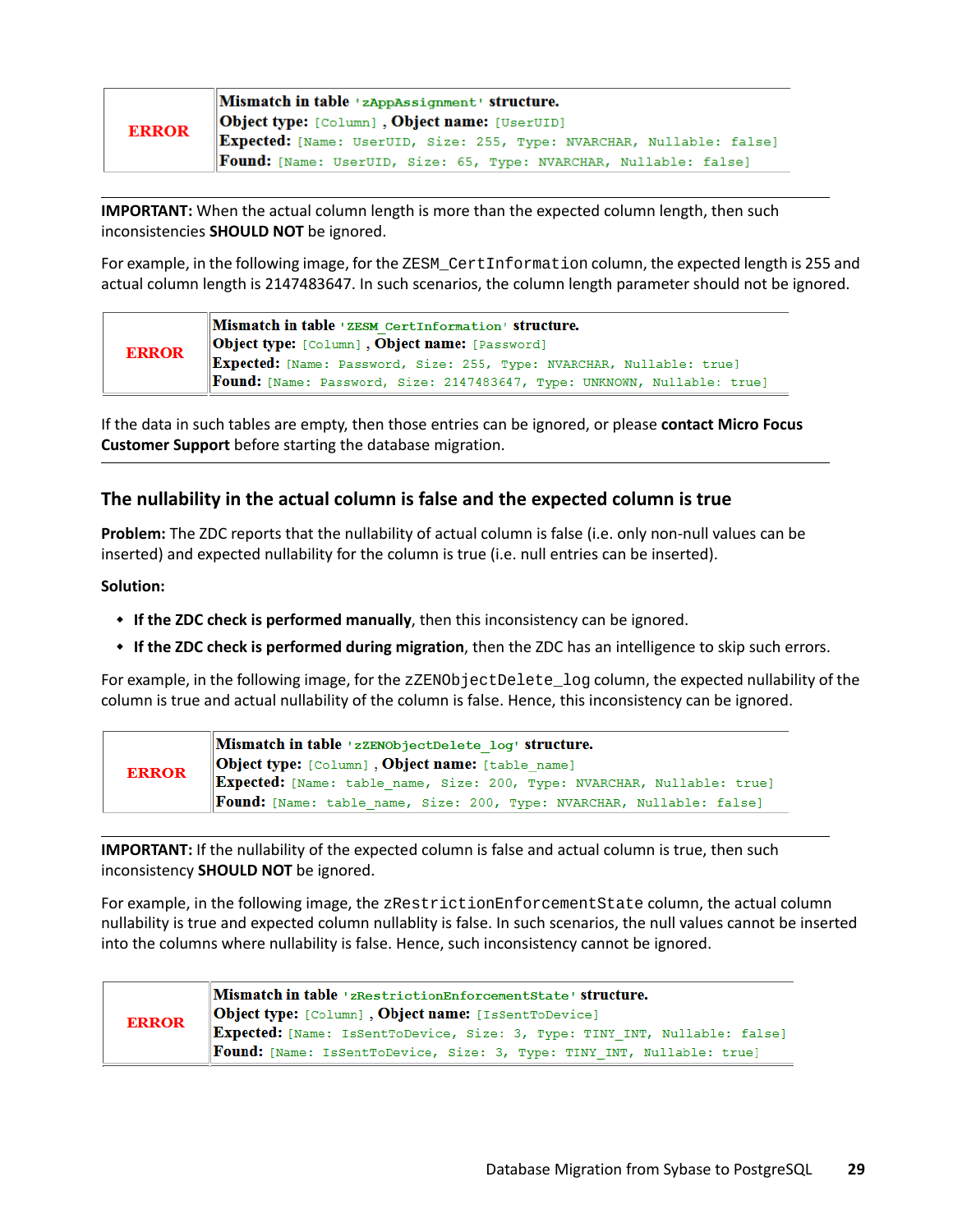If the data in such tables are empty, then those entries can be ignored, or please **contact Micro Focus Customer Support** before starting the database migration.

### <span id="page-29-0"></span>**Migration Related Issues**

When you are migrating from Sybase to PostgreSQL, an error or a warning message might be displayed in the migration summary window. Depending on the message, refer to the following relevant sections:

- ["Migration Failed with Errors" on page 30](#page-29-1)
- ["Sybase to PostgreSQL database migration fails during database creation" on page 31](#page-30-0)
- ["Migration Completed with Warning" on page 32](#page-31-1)
- ["Post Migration Issues" on page 32](#page-31-0)

### <span id="page-29-1"></span>**Migration Failed with Errors**

If the database migration has failed, then check the following applicable log files:

### **Upgrade Log**

The Upgrade log is available in the following location:

- $\bullet$  **On Windows:**   $ZENWORKS$  HOME  $\}/log$
- **On Linux/Appliance:** /var/opt/novell/log/zenworks/
- **1. "We were unable to open and test the requested Windows service" error message is logged.**

**Solution:** In this scenario, ignore the error log and verify if the database migration is successfully completed. To verify whether the database migration is successful or not, see the ["Verifying the Database](#page-24-1)  [Migration" on page 25.](#page-24-1)

#### **Migration Log**

The migration log is available in the following location:

- **On Windows:** %ZENWORKS\_HOME%\logs\migration\novell-zenworks-migration.log
- **On Linux/Appliance:** /var/opt/novell/log/zenworks/migration/novell-zenworksmigration.log
- **1. "NullPointerException at Flexeraac4.appendError(Unknown Source) error message is logged.**

**Solution:** In this scenario, restart or resume the database migration. For more information, see the ["Resuming or Restarting the Database Migration" on page 34.](#page-33-0)

**2. Out Of Memory Error exception is logged.** 

**Solution:** In this scenario, ensure that you have assigned enough heap space for the database migration.

To modify the heap space used during migration, perform the following:

 **For the Migration tool:** By default, the database migration tool uses 6 GB of heap space to migrate the database. However, if required, you can initiate the database migration with increased heap space using the following command:

```
%ZENWORKS_HOME%/share/java/bin/java.exe -Dzen.mig.maxMemory=<value> -jar 
<location-of db-migration-tool-<version>.jar
```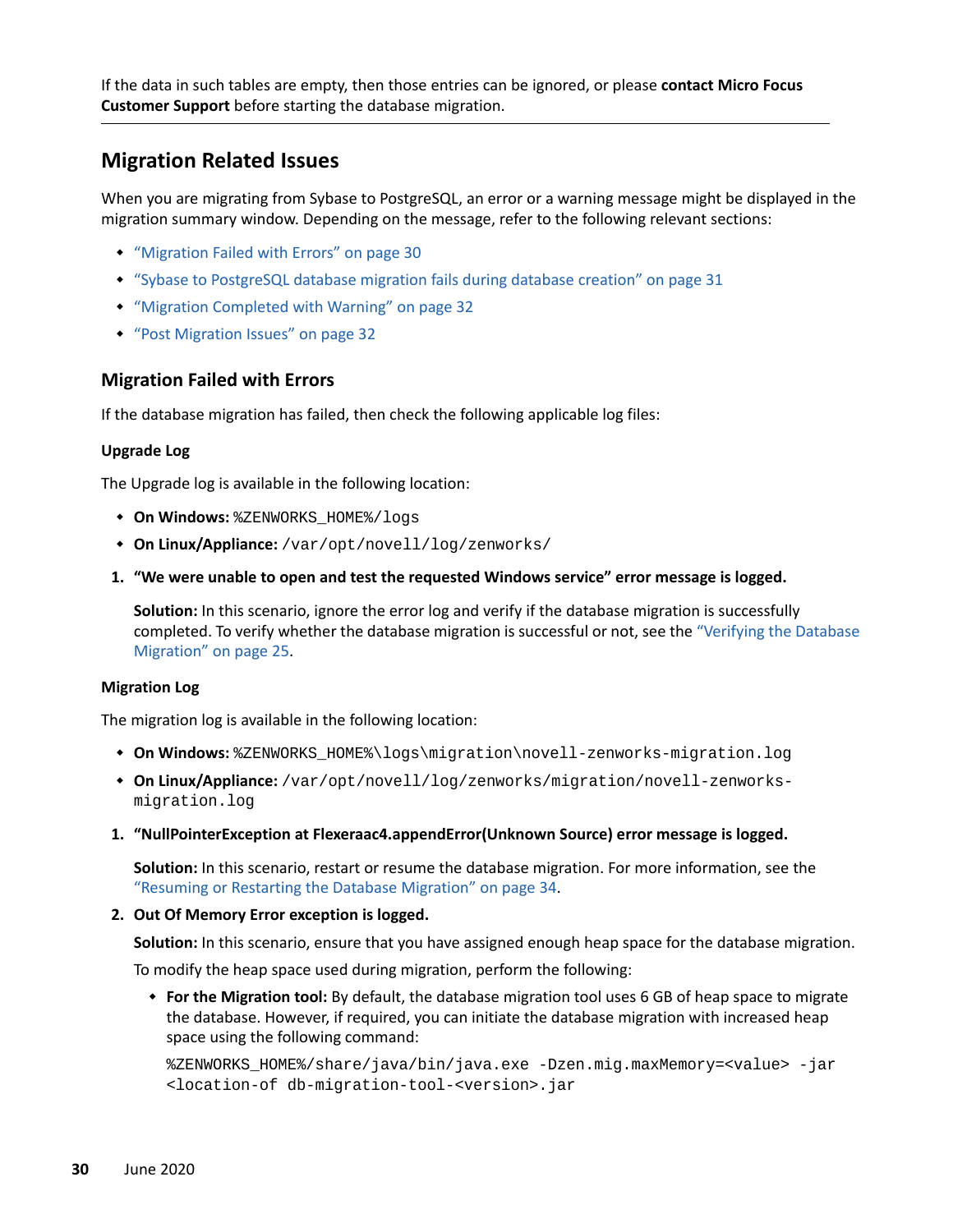Where <value> is the heap space size in MB.

 **For ZENworks installer:** By default, the ZENworks installer uses 4 GB of heap space to migrate the database. If database migration fails with the default heap space, use the database migration tool to migrate from Sybase to PostgreSQL, for more information see, ["Using the Migration Tool to Migrate](#page-3-0)  [the Zone to PostgreSQL" on page 4](#page-3-0). If you still face the issue, contact Micro Focus Customer Support.

**NOTE:** Even after increasing the heap space to the maximum available memory limit (approximately 75% of the total memory of Primary Server), if you are still facing the out of memory issue, then see the [Optimizing the Database Migration](#page-0-0) section.

### **3. Row count validation Failed**

If the database migration failed, the zone is reverted to use the Sybase database. If you make any changes in the zone, and re-initiate the database migration by selecting the Resume option, then the tables that were already migrated to the PostgreSQL will be ignored. Hence, the data captured in the Sybase database tables that were already migrated to the PostgreSQL database will not be migrated. In this scenario, the row count validation fails.

**Solution:** Select the **Restart** option when you re-initiate the database migration.

### <span id="page-30-0"></span>**Sybase to PostgreSQL database migration fails during database creation**

While migrating from Sybase to PostgreSQL on a Windows 2012 server, the database migration fails during the database creation, and the *initdb – initialize a new database cluster has stopped* working pop-up window is displayed as shown in the following image:

|                                                                                                              |                                            | initdb - initialize a new database cluster | $\bf x$      |
|--------------------------------------------------------------------------------------------------------------|--------------------------------------------|--------------------------------------------|--------------|
| initdb - initialize a new database cluster has stopped working                                               |                                            |                                            |              |
| Windows can check online for a solution to the problem.<br>Check online for a solution and close the program |                                            |                                            |              |
|                                                                                                              |                                            |                                            |              |
|                                                                                                              |                                            |                                            |              |
|                                                                                                              |                                            |                                            |              |
|                                                                                                              | Hide problem details                       |                                            |              |
|                                                                                                              | Problem signature:                         |                                            |              |
|                                                                                                              | Problem Event Name:                        | APPCRASH                                   |              |
|                                                                                                              | <b>Application Name:</b>                   | initdb.exe                                 | $\equiv$     |
|                                                                                                              | <b>Application Version:</b>                | 9.5.8.17219                                |              |
|                                                                                                              | <b>Application Timestamp:</b>              | 5989415b                                   |              |
|                                                                                                              | Fault Module Name:                         | ntdll.dll                                  |              |
|                                                                                                              | <b>Fault Module Version:</b>               | 6.3.9600.19304                             |              |
|                                                                                                              | Fault Module Timestamp:<br>Exception Code: | 5c7f684f<br>c000007h                       | $\checkmark$ |

**Solution:** Ensure that you install Microsoft Visual C++ 2013 (version 12.0.40649.5 or later) and then reinitiate the database migration.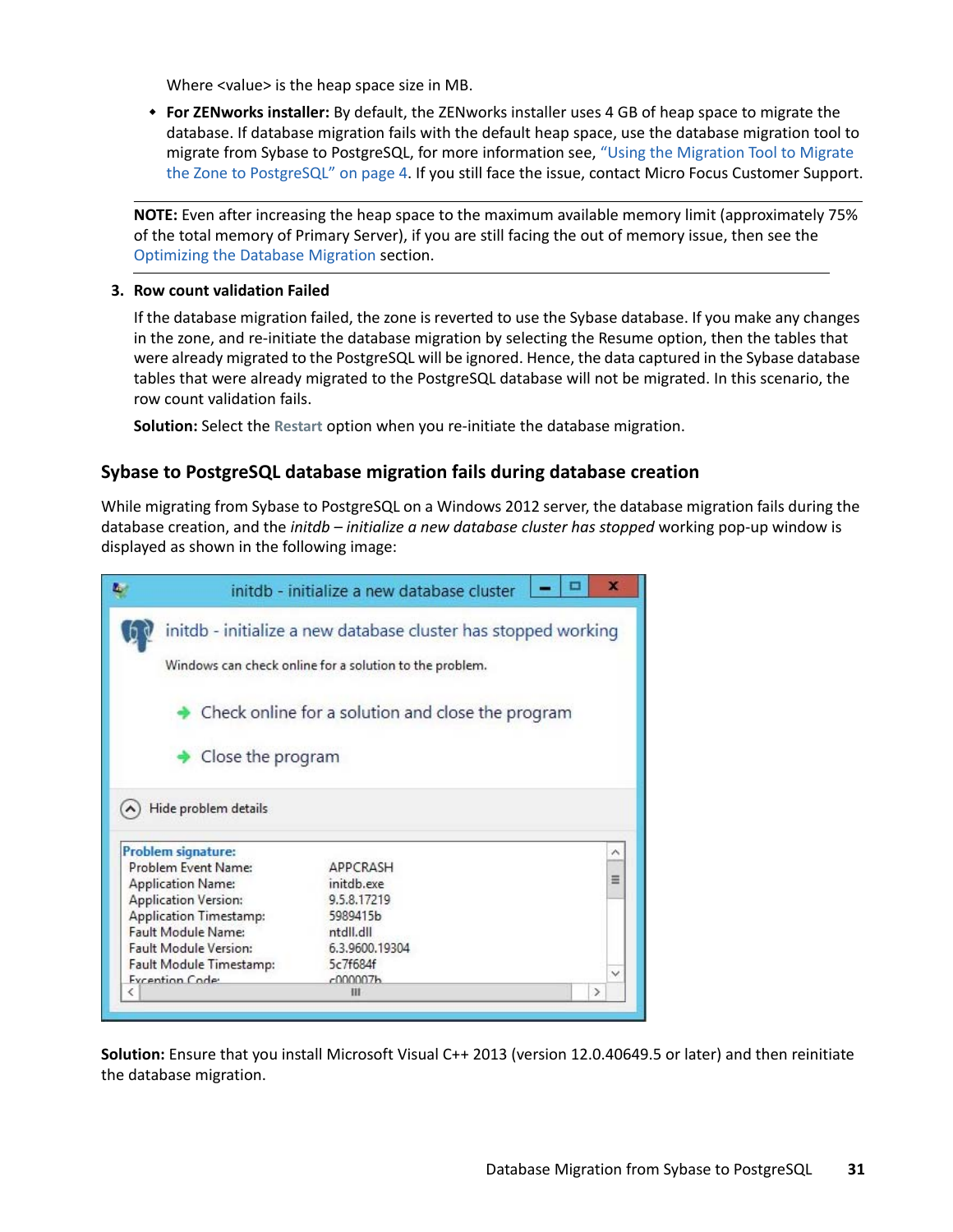### <span id="page-31-1"></span>**Migration Completed with Warning**

If the database migration is completed with warnings, then check the following applicable log files:

#### **Migration Log**

- **On Windows:** %ZENWORKS\_HOME%\logs\migration\novell-zenworks-migration.log
- **On Linux/Appliance:** /var/opt/novell/log/zenworks/migration/novell-zenworksmigration.log
- **1. "ZENworks services could not be started" message is logged.**

**Solution:** Ignore the warning and wait for a couple of minutes till the services are started automatically, or start the ZENworks services manually.

### **2. Data validation error**

**Solution:** If migration is completed with data validation error, then see the ["Data Validation Issues" on](#page-32-0)  [page 33](#page-32-0) for more information.

### <span id="page-31-0"></span>**Post Migration Issues**

After successfully completing the database migration and you might face several issues while using ZENworks with PostgreSQL. This section provides information on issues that you might face while using the PostgreSQL database:

### **Some Hints, statements and errors are logged in the Postmaster logs.**

Hints, Statements and errors might be logged in the Postmaster logs. These messages are logged after completing the database migration:

- *HINT: No operator matches the given name and argument type(s). You might need to add explicit type casts.*
- *STATEMENT: select subscribed0\_.ZUID as ZUID434\_, subscribed0\_.ZoneUID as ZoneUID434\_, subscribed0\_.ZoneName as ZoneName434\_, subscribed0\_.LastSuccessServer as LastSucc4\_434\_ from zSubscribedZone subscribed0\_ where subscribed0\_.ZoneUID=\$1 and subscribed0\_.ZoneName=\$2 limit \$3*
- *ERROR: current transaction is aborted, commands ignored until end of transaction block*
- *STATEMENT: select 1 from zZone*

**Solution:** If you are using multi-zone with the zone sharing settings, only then the hints, statements and error are logged.

These messages can be ignored.

### **After migrating the database to PostgreSQL, the PostgreSQL service is not listed in the novell-zenworksconfigure -c Start action**

If you are using ZENworks 2017 or ZENworks 2017 Update 1 Appliance and migrated to the PostgreSQL database, then when you try to Start or Stop the ZENworks services using the novell-zenworksconfigure -c Start command, the PostgreSQL service might not be listed.

**Solution:** Manually Start or Stop the PostgreSQL service.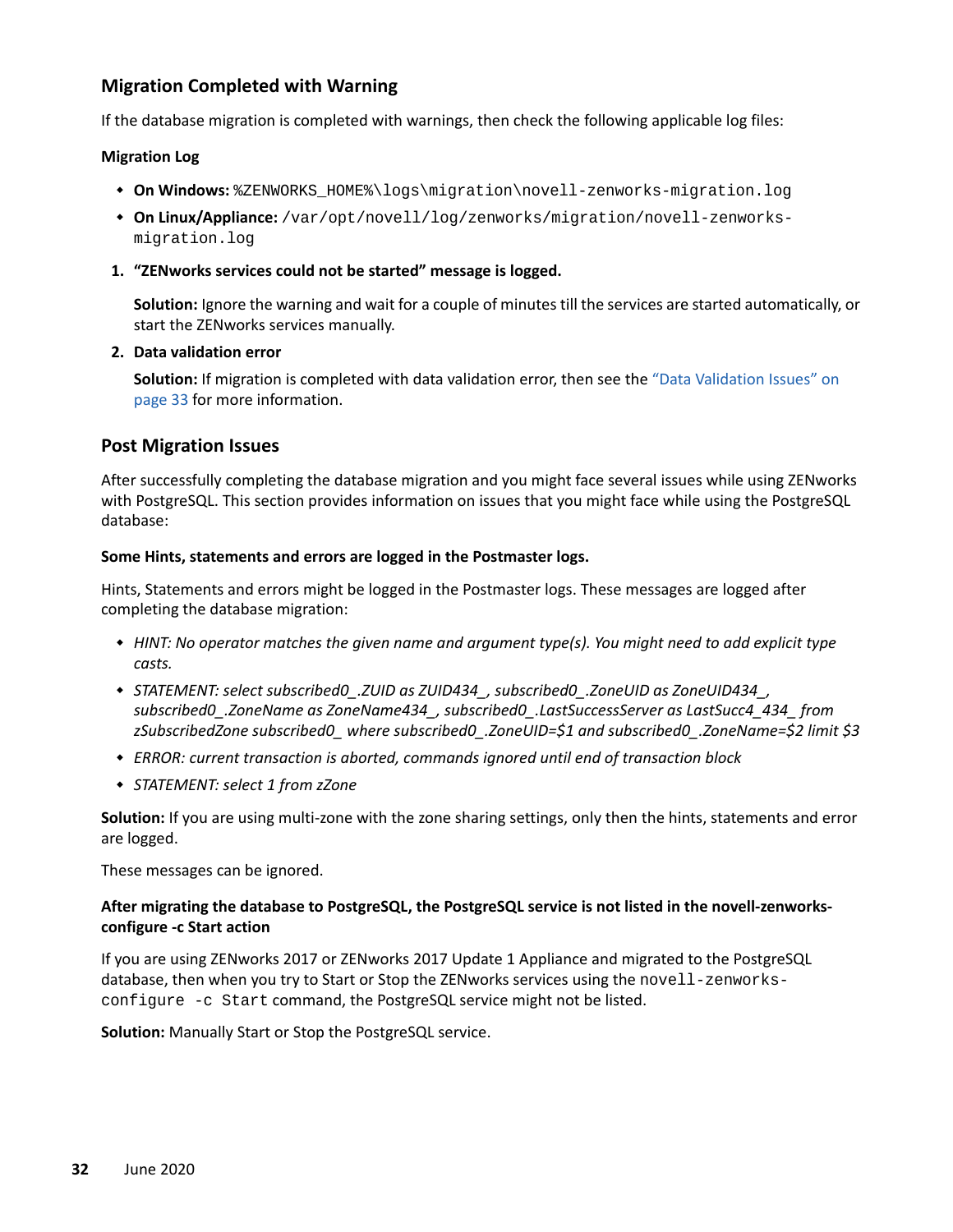To Start or Stop the PostgreSQL service manually:

- **On Windows:** To Start or Stop the service, perform the following:
	- 1. Press Windows + R keys.
	- 2. Type services.msc.
	- 3. Search for the PostgreSQL service based on the installed version.
	- 4. Click Start or Stop the service.
- **On Linux:** To start or stop the service, run the systemctl start postgresql-<version>.service or systemctl stop postgresql-<version>.service command.
- **On Appliance:** To start or stop the service run, the systemctl start zenpostgresql or systemctl stop zenpostgresql command.

#### **The patch policy might not rebuild and fails to create a sandbox or published version**

While creating a patch policy, the policy might not rebuild. Hence, it fails to create a sandbox or published version, and in the services-messages.log, the following message is displayed:

*ERROR: duplicate key value violates unique constraint "zpatchpolicysignaturemap\_pkey"*

This error might be displayed due to the newly added sequences in the database.

**Workaround:** Perform the following steps to correct the sequences in the database:

- 1. Download the latest version of the Database Migration tool.
- 2. Unzip the Database Migration tool, and then copy the db-migration-utility.jar file to the following location:
	- **On Linux:** /opt/novell/zenworks/java/lib/
	- **+ On Windows:** %ZENworks HOME%\lib\java\common
- 3. After copying the file, run the following configure action:

novell-zenworks-configure -c FixSequencesConfigureAction

### <span id="page-32-0"></span>**Data Validation Issues**

During the database migration from Sybase to PostgreSQL, the data validation might have failed, even if the migration was successful.

Following are some of the scenarios, where the table content validation has failed even if the migration was successful:

### **Validation Failed Because of Invalid or Unknown Characters**

**Problem:** During the database migration, if null ASCII characters are detected in the Sybase database, then the invalid characters are omitted and the remaining characters are migrated to the PostgreSQL database. Hence, the content validation fails even if the database migration is successful.

In the following scenarios, invalid characters are detected in the Sybase, which were omitted while migrating to PostgreSQL.

Scenario 1: In this scenario, an invalid character is detected as shown in the following image.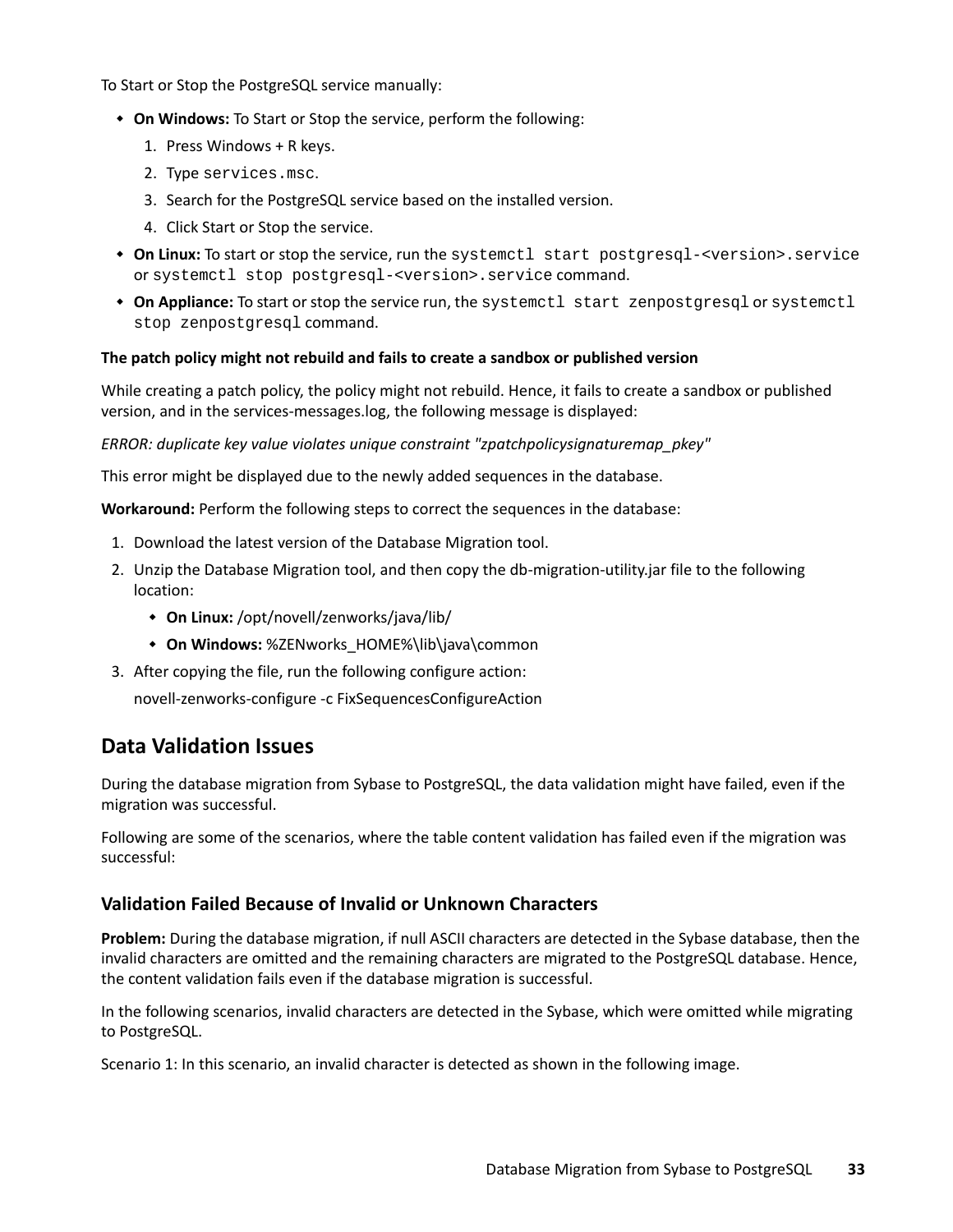| $= 2: Product: nvarchar$ | $=$ 3: Platform                               |  |
|--------------------------|-----------------------------------------------|--|
|                          | AMD PRO A10-8770E R7 10 COMPUTE CORES 4C+6G 0 |  |

The invalid character is omitted after migrating as shown in the following image.

| $= 2: Product: nvarchar$ | $=$ 3: Platform                               |
|--------------------------|-----------------------------------------------|
|                          | AMD PRO A10-8770E R7   10 COMPUTE CORES 4C+6G |

Scenario 2: In this scenario, array of invalid characters are detected as shown in the following image.

|                         | = 6: CurrentManufacturer | $= 7:$ ADF7 | $= 8:$ ADF8 |
|-------------------------|--------------------------|-------------|-------------|
|                         | null                     |             | nu11        |
| $\blacktriangleright$ 3 | DETNR019I47VL            | null        |             |

The invalid characters are omitted after migrating as shown in the following image.

| ■ 6: CurrentManufacturer | $-7:$ ADF7 $-8:$ ADF8 |      |
|--------------------------|-----------------------|------|
| null                     | <b>AMD</b>            | nu11 |
| DETNR019T47VLY           | nu11                  | null |

**Solution:** This validation error scenario can be ignored, as the error is logged due to mismatches in the characters. However, the database is successfully migrated.

### <span id="page-33-0"></span>**Resuming or Restarting the Database Migration**

If the database migration had failed, then ensure that you re-initiate the migration on the same server on which you initiated the migration for the first time.

If you re-initiate the database migration on the same server, then you will get the Restart or Resume options.

Following are the various Resume and Restart scenarios for the database migration:

- The migration can be resumed only after the stage where the database tables are created in the PostgreSQL database. If you are unable to resume the migration, then you need to restart the migration.
- The database migration can be resumed only from the device on which the migration was initiated.

**IMPORTANT:** If the database migration failed, the zone is reverted to use the Sybase database. If you make any changes in the zone, and re-initiate the database migration by selecting the Resume option, then the tables that were already migrated to the PostgreSQL will be ignored. Hence, the data captured in the Sybase database tables that were already migrated to the PostgreSQL database will not be migrated. Hence, it is recommended that you select the Restart option.

# **Additional Information**

This section provides some additional information on the database migration: